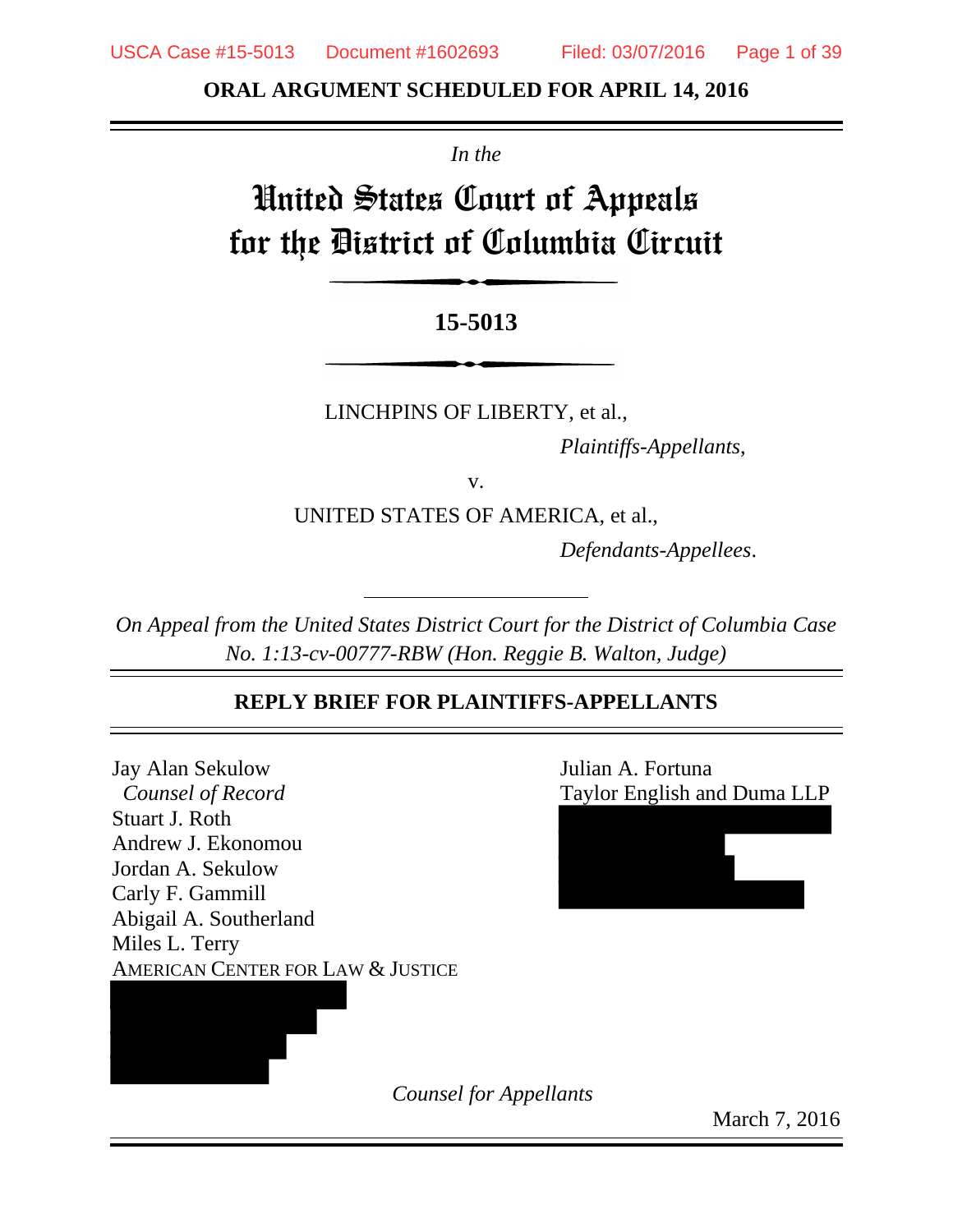# **TABLE OF CONTENTS**

# *Page*

| PLAINTIFFS' CONSTITUTIONAL AND APA CLAIMS<br>I.                                                                              |
|------------------------------------------------------------------------------------------------------------------------------|
| The Information Relied Upon By the District Court and The<br>A.<br>Government To Support A Mootness Determination Is Not     |
| <b>B.</b><br>There Have Been No Facts Presented Sufficient to Moot                                                           |
| C.<br>Plaintiffs' Challenges to the Tax Regulation and Revenue<br>Procedure Represent Live Controversies For Which the Court |
| THE CONSTITUTIONAL VIOLATIONS ALLEGED HERE<br>II.<br>WARRANT THE AVAILABILITY OF A BIVENS REMEDY  16                         |
| A. The Internal Revenue Code Does Not Preclude These Bivens                                                                  |
| 1. No precedent cited by Individual Defendants forecloses                                                                    |
| 2. The statutory scheme of the IRC does not contemplate the<br>conduct or injuries at issue and is not harmed by the         |
| B. Legislative History Supports the Application of <i>Bivens</i> Here 22                                                     |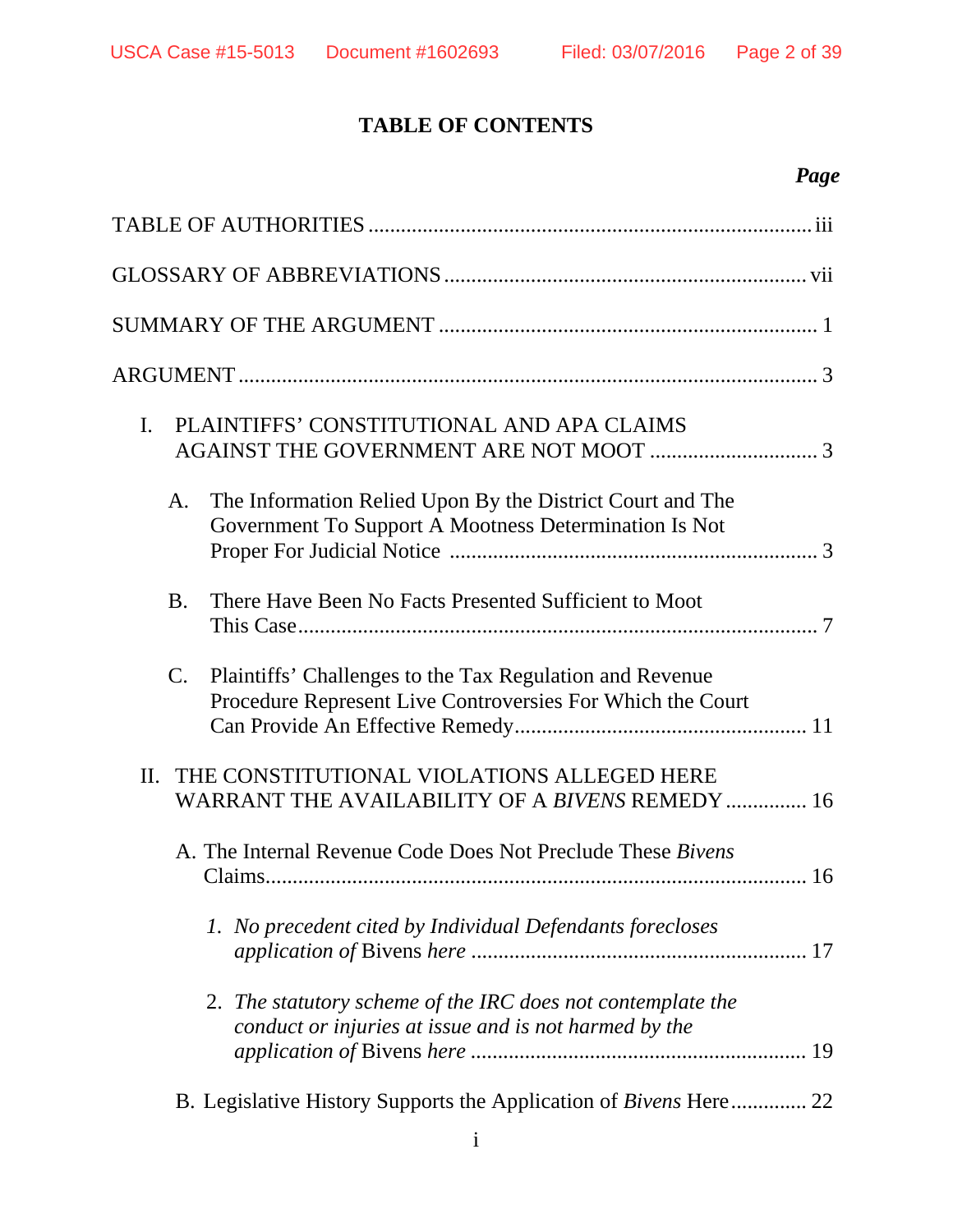|  | C. This Narrow Context is Appropriate for Application of Bivens  23 |    |
|--|---------------------------------------------------------------------|----|
|  | III. THE DISTRICT COURT ERRED IN DISMISSING COUNT IX                |    |
|  | A. The District Court Did Not Properly Apply the Rule 12(b)(6)      |    |
|  | B. The District Court Did Not Properly Interpret or Apply Sections  | 26 |
|  |                                                                     | 29 |
|  |                                                                     |    |
|  |                                                                     |    |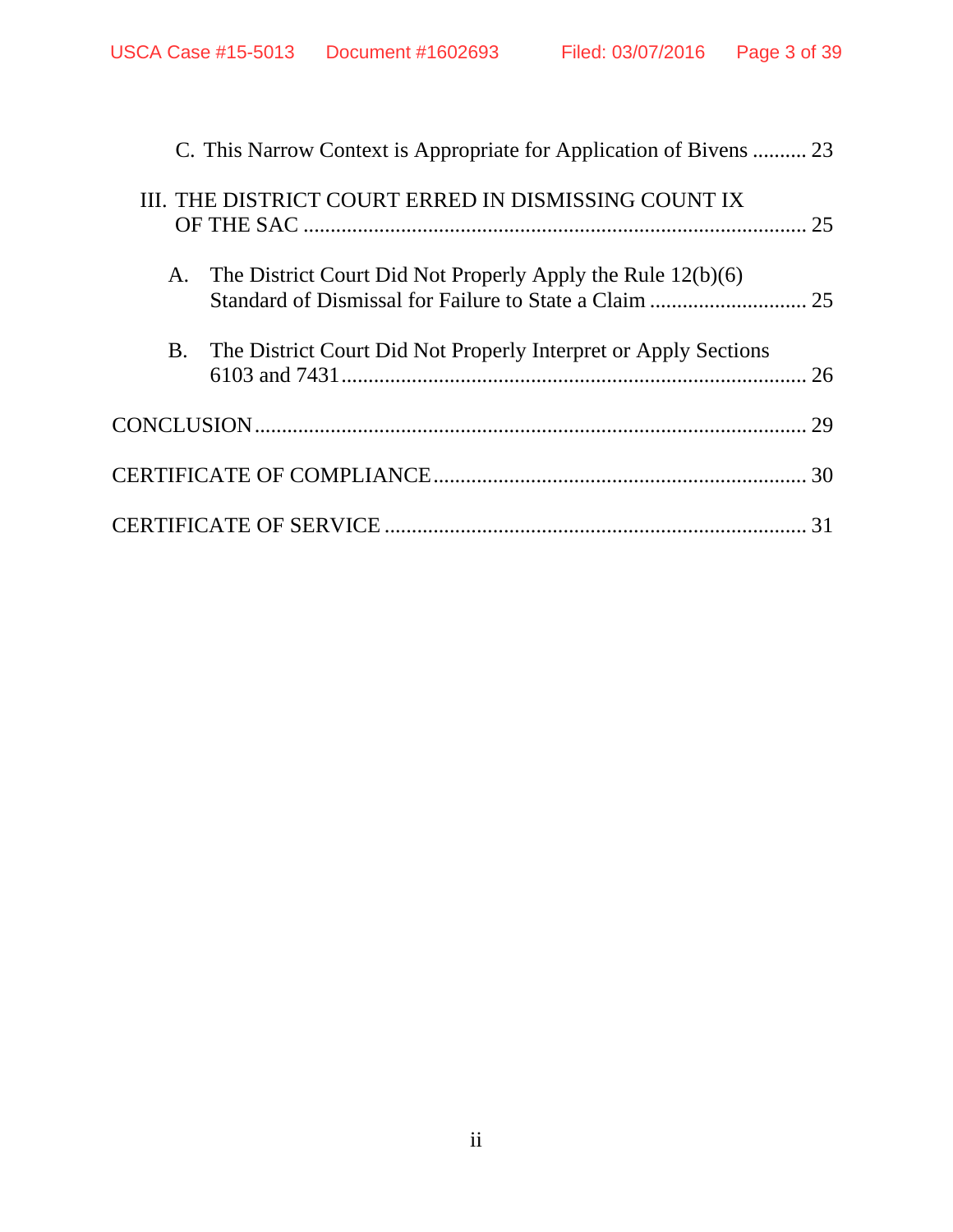# **TABLE OF AUTHORITIES[\\*](#page-3-0)**

### **Cases**

| Big Mama Rag, Inc. v. United States, 631 F.2d 1030 (D.C. Cir. 1980) 14         |
|--------------------------------------------------------------------------------|
|                                                                                |
|                                                                                |
| Chamber of Commerce v. Dep't of Energy, 627 F.2d 289                           |
| *Cohen v. United States, 650 F.3d 717 (D.C. Cir. 2011)  11-12, 14              |
| Cmty. for Creative Non-Violence v. Hess, 745 F.2d 697                          |
|                                                                                |
|                                                                                |
|                                                                                |
| *D.C. Prof'l Taxicab Drivers Ass'n v. District of Columbia, 880 F. Supp. 2d 67 |
| *Direct Marketing Ass'n v. Brohl, 135 S. Ct. 1124 (2015) 12, 14-15             |
| Freedom from Religion Foundation v. Lew, 773 F.3d 815 (7th Cir. 2014) 15       |
| Gibson v. Florida Legislative Investigation Comm., 372 U.S. 539 (1963)10       |

<span id="page-3-0"></span> <sup>\*</sup> Authorities upon which Plaintiffs chiefly rely are marked with asterisks.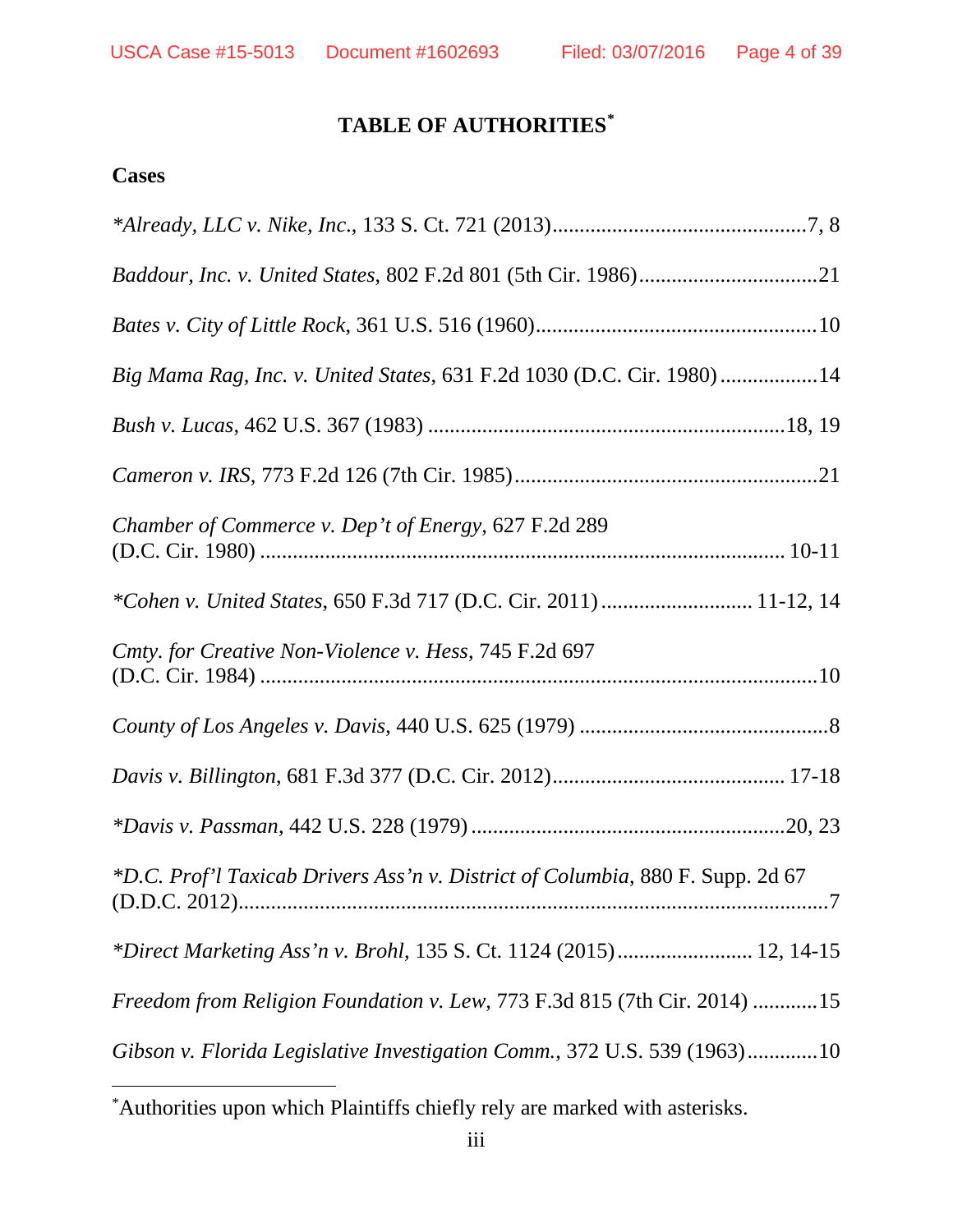| Gleason v. Cheskaty, 1995 U.S. Dist. LEXIS 9318                            |
|----------------------------------------------------------------------------|
|                                                                            |
|                                                                            |
|                                                                            |
| Initiative & Referendum Inst. v. United States Postal Serv., 685 F.3d 1066 |
|                                                                            |
|                                                                            |
|                                                                            |
| May v. United States, 1992 U.S. Dist. LEXIS 16055<br>.25                   |
|                                                                            |
|                                                                            |
| Mountain States Legal Found. v. Glickman, 92 F.3d 1228                     |
| *Nat'l Commodity & Barter Ass'n. v. Gibbs,                                 |
| *NorCal Tea Party Patriots v. IRS, 2014 U.S. Dist. LEXIS 97229             |
| Reeve Aleutian Airways, Inc. v. United States, 889 F.2d 1139               |
|                                                                            |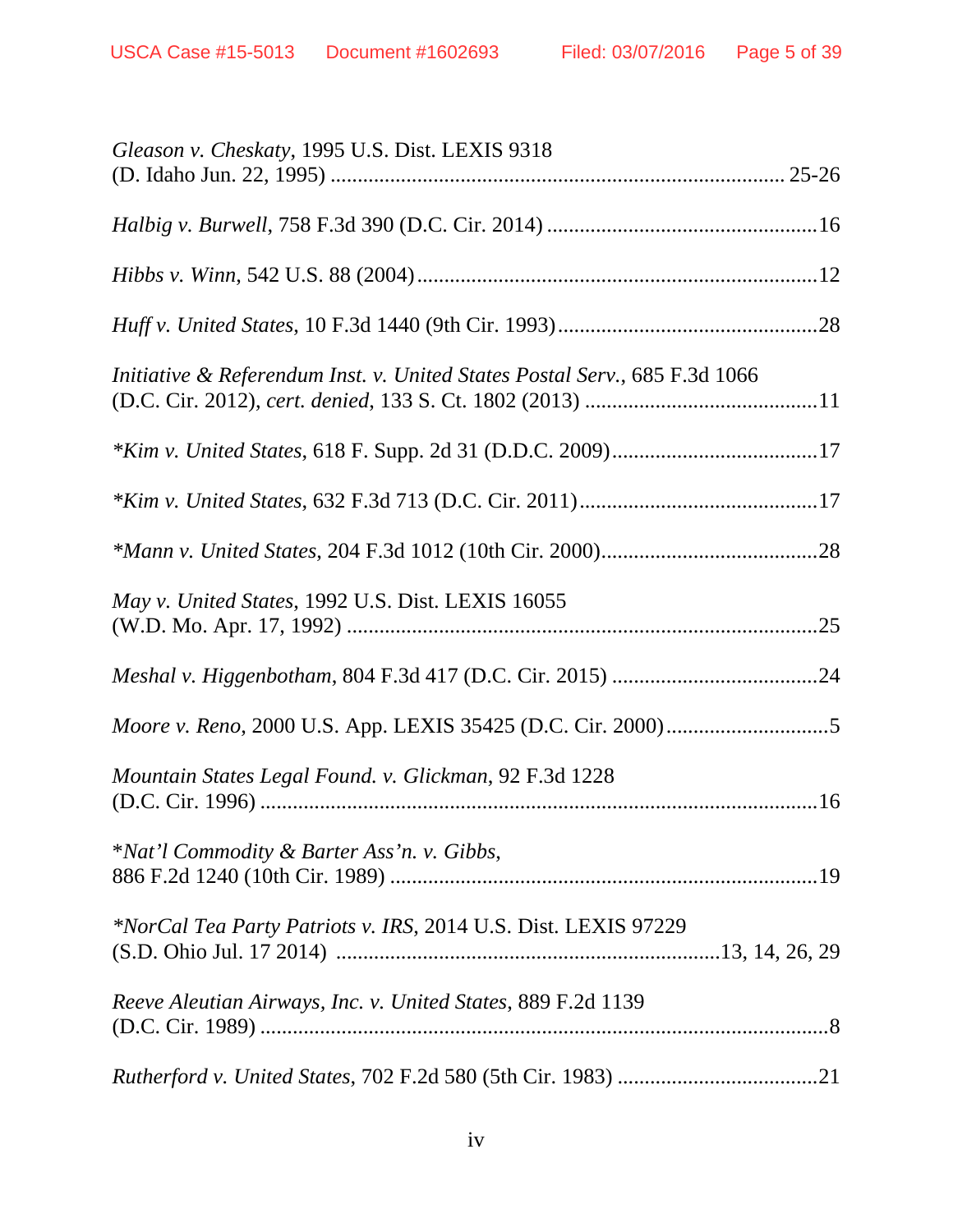| Whittington v. United States, 439 F. Appx. 2 (D.C. Cir. 2011)17 |  |
|-----------------------------------------------------------------|--|
|                                                                 |  |
|                                                                 |  |
|                                                                 |  |

# **Statutes**

| Taxpayer Browsing Protection Act, Pub. L. No. 105-35 § 3, |  |
|-----------------------------------------------------------|--|

# **Rules & Regulations**

|--|--|--|--|

# **Miscellaneous Authorities**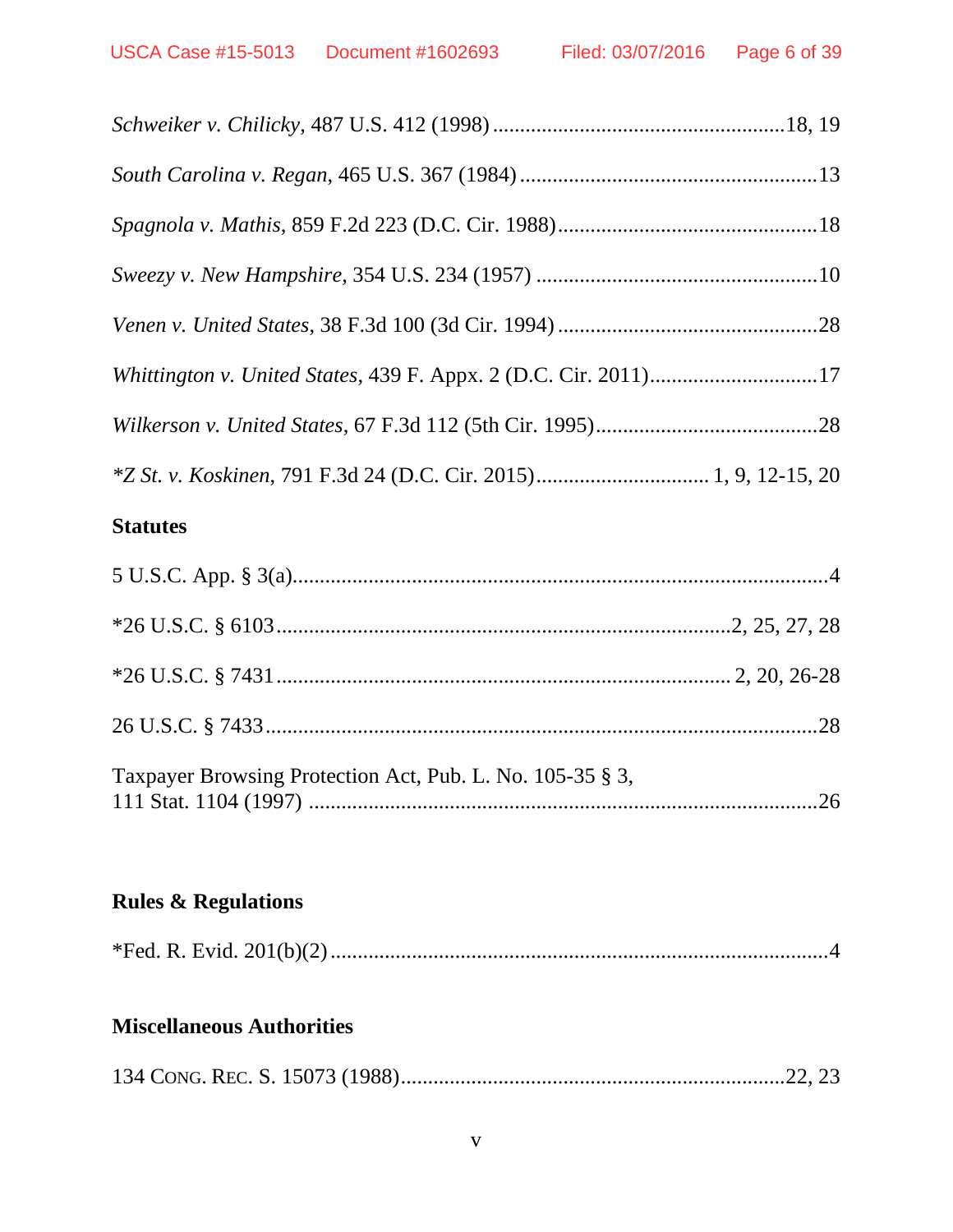| STAFF OF HOUSE COMM. ON OVERSIGHT & GOV'T REFORM, 114TH CONG., REP. ON<br>RESOLUTION TO INITIATE PROCEEDINGS IN THE HOUSE OF REPRESENTATIVES TO         |
|---------------------------------------------------------------------------------------------------------------------------------------------------------|
| Daniel Werfel, Charting a Path Forward at the IRS: Initial Assessment                                                                                   |
| The IRS: Targeting Americans For Their Political Beliefs: Hearing Before<br>the Comm. on Oversight & Gov't Reform House of Representatives, 113th Cong. |
| TIGTA, Status of Actions Taken to Improve the Processing of Tax-Exempt<br>Applications Involving Political Campaign Intervention, No.                   |
| U.S HOUSE OF REPRESENTATIVES COMM. ON OVERSIGHT &<br>GOV'T REFORM LETTER TO PRESIDENT OBAMA, 114th CONG.                                                |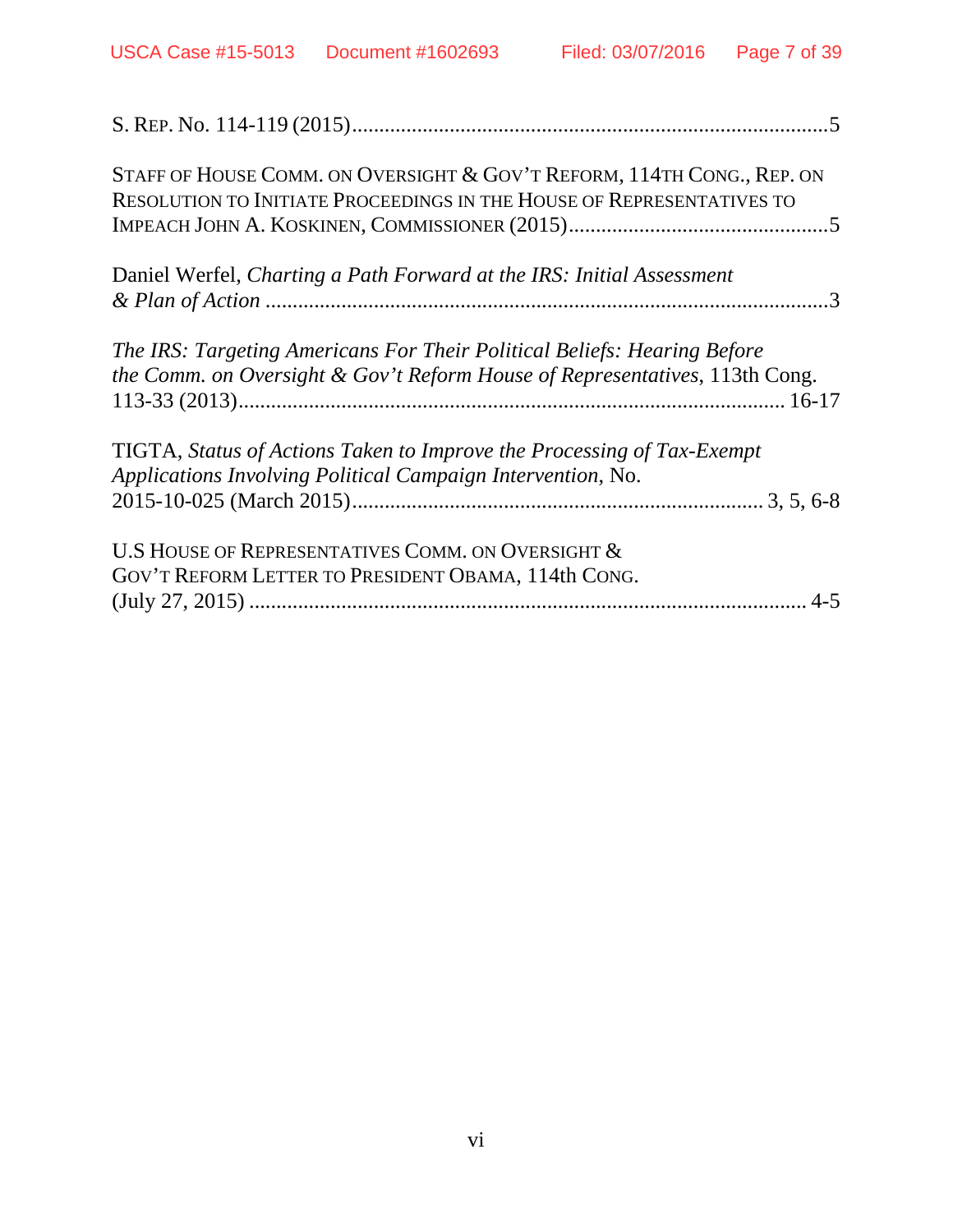### **GLOSSARY OF ABBREVIATIONS**

- **AIA**: Anti-Injunction Act
- **App.**: Appendix
- **APA**: Administrative Procedure Act
- **BOLO**: Be On the Lookout
- **Ind. Br.:** Brief for Individual Defendants-Appellees (Doc. 1597512)
- **Gov. Br**.: Brief for the Defendants-Appellees United States of America and Internal Revenue Service (Docket No. 1597426)
- **IRC**: Internal Revenue Code
- **Pl. Br**.: Opening Brief for the Plaintiffs-Appellants' (Docket No. 1587222)
- **SAC**: Second Amended Complaint

#### **TIGTA:** Treasury Inspector General for Tax Administration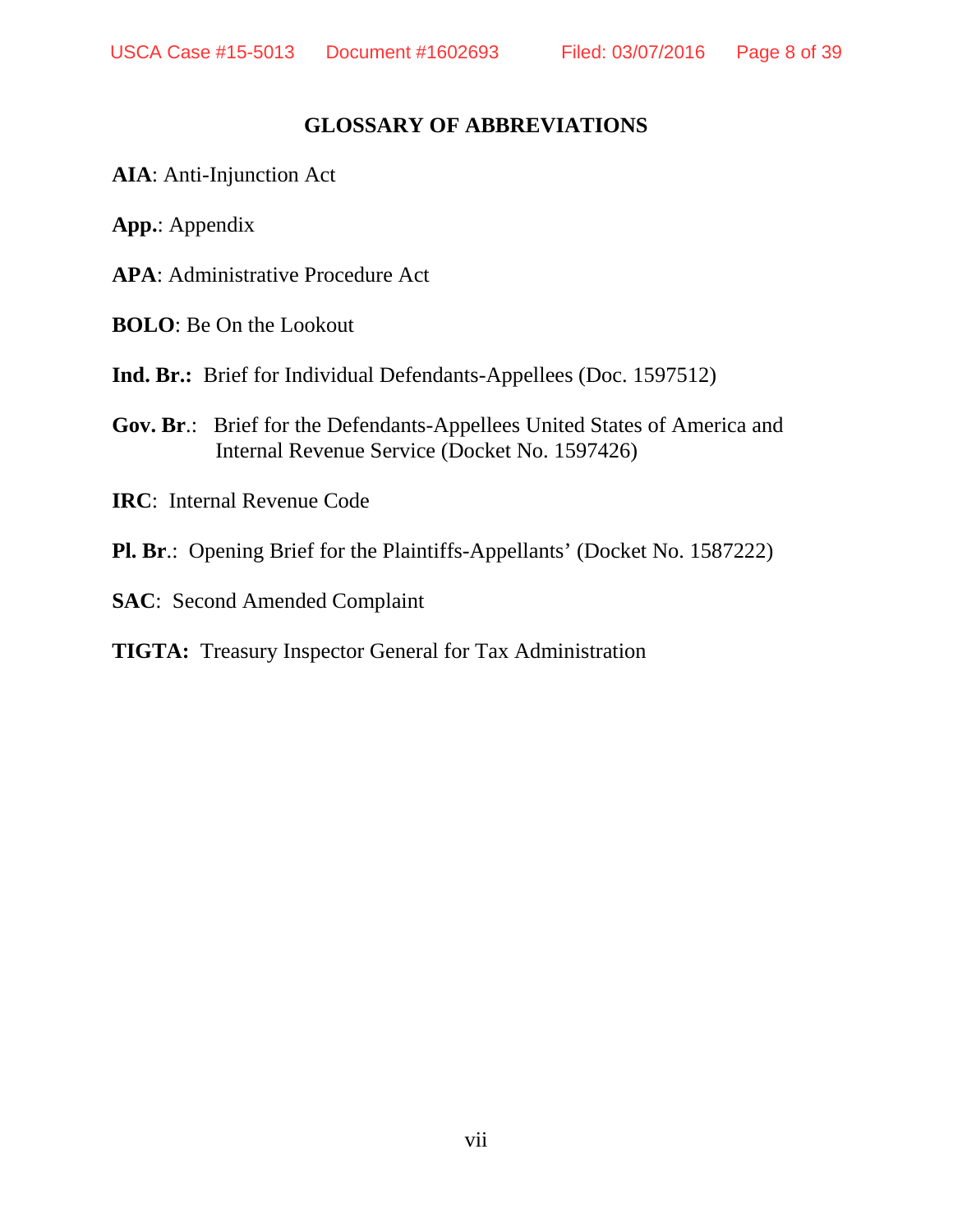#### **SUMMARY OF ARGUMENT**

Despite Defendants' re-characterization of the issues, Plaintiffs maintain the issues on appeal as set forth in their opening brief. The Government's claim that "[t]he IRS has already done . . . what plaintiffs want the Court to order the IRS to do, in contravention of mootness principles," Gov. Br. 17, could not be further from the truth. The facts cited by the District Court and presented by the Government are subject to reasonable dispute and in any event fail to satisfy the demanding voluntary cessation standard. Also fatal to the Government's mootness arguments are the two Plaintiffs still suffering unconstitutional delay, the Plaintiffs that withdrew applications because of the IRS's unconstitutional conduct, and Plaintiffs' facial and certain as-applied challenges to 26 C.F.R. § 1.501(c)(4)-1 and Revenue Procedure 86-43. The IRS's past conduct, coupled with the legal arguments it has made in this case, highlight the very mentality continuously rejected by courts, including this one. *See Z St. v. Koskinen*, 791 F.3d 24, 29 (D.C. Cir. 2015) (unequivocally rejecting the IRS's "view of a world in which no challenge to its actions is ever outside the closed loop of its taxing authority") (internal quotations omitted). In short, Plaintiffs' claims against the government are not moot.

If the actions of Individual Defendants (rather than IRS policies) are responsible for any of the unconstitutional treatment of Plaintiffs, they should be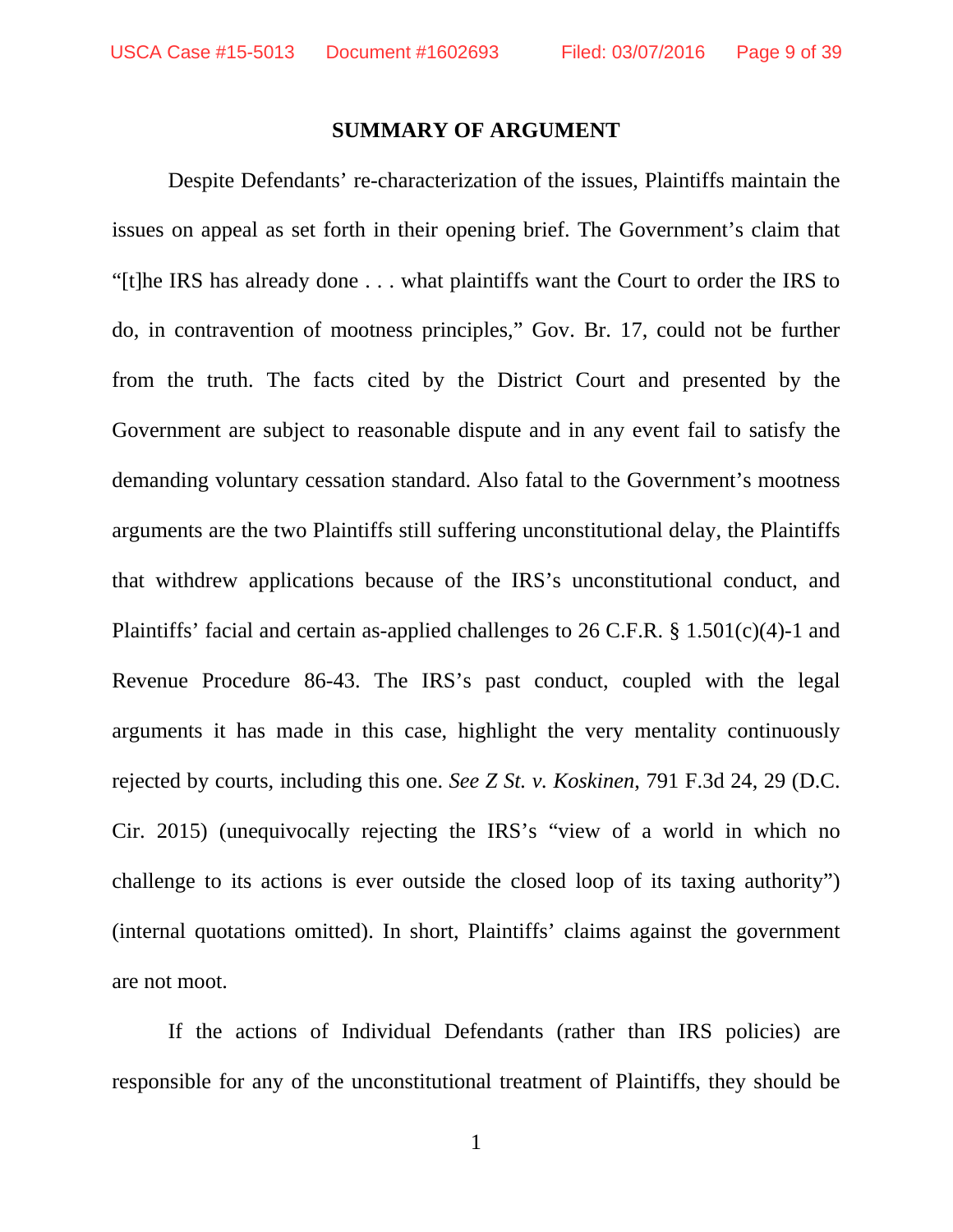remedied through a *Bivens* action. There is no precedent that forecloses such relief (in fact, there is both judicial and legislative authority in support), no special factor that counsels hesitation in so doing (as the IRC nowhere contemplates the unconstitutional conduct at issue), no devastation that will occur to the tax administration system, and therefore no reason for this Court to prohibit Plaintiffs from pursuing their *Bivens* claims. Rather, this is precisely the type of narrow, yet egregious, context in which a *Bivens* remedy should exist.

The District Court's narrow reading, and the Government's attempt to exclude application, of Sections 6103 and 7431 here is also unsupported factually and legally. Plaintiffs clearly alleged that the IRS acquired their return information through unlawful means and subsequently inspected that information in violation of 26 U.S.C. § 6103 and § 7431. This case is easily distinguished from those relied upon by the District Court and the Government. At no point during the chain of custody of the information was the Government rightfully in possession of it. Thus, the information could not have been either obtained *or* inspected "for tax administration purposes." 26 U.S.C. § 6103(h)(1). Nor did Plaintiffs *request* the IRS to inspect their sensitive information; rather, the IRS demanded it on pain of forfeiting valuable benefits and even legal rights.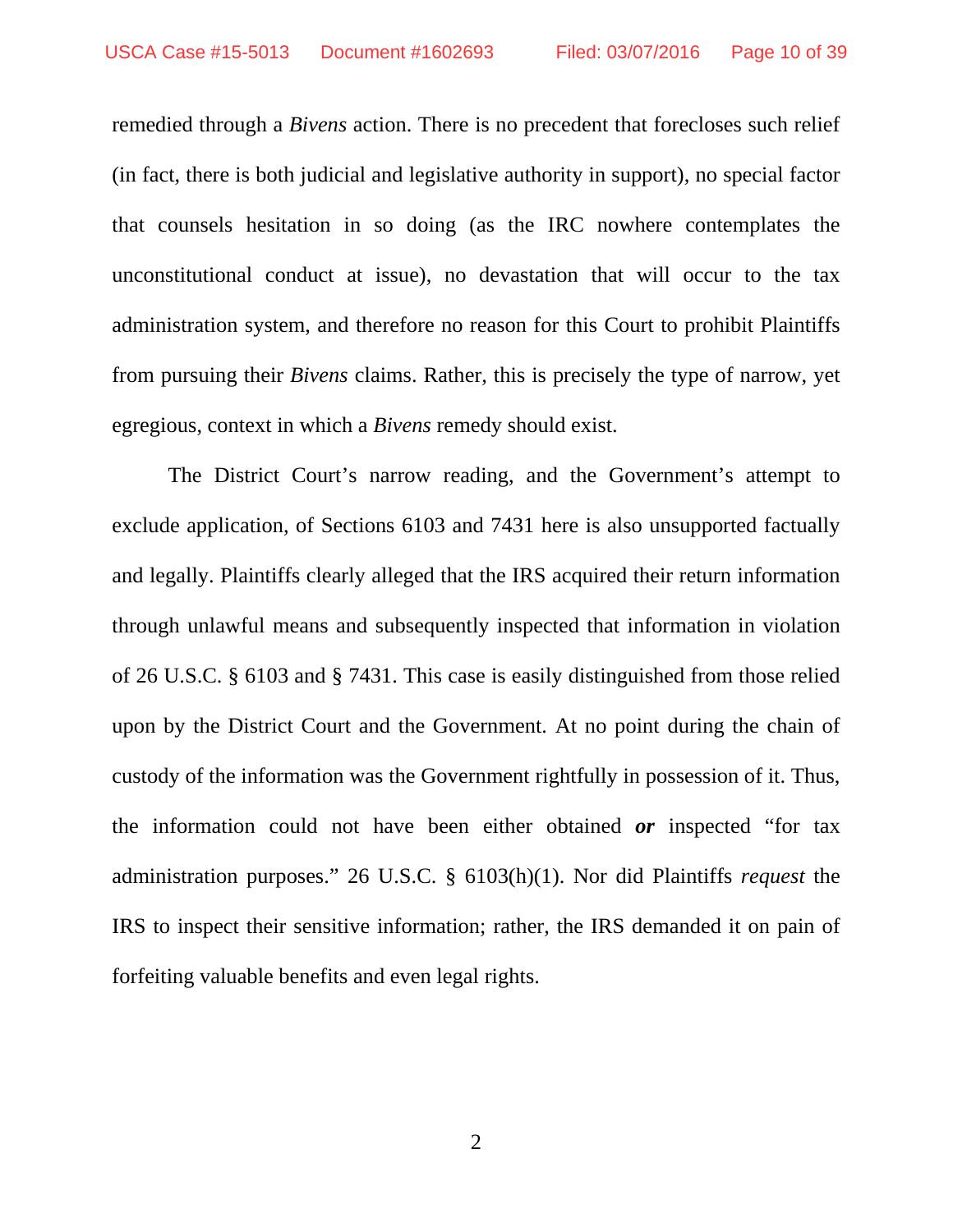#### **ARGUMENT**

#### **I. PLAINTIFFS' CONSTITUTIONAL AND APA CLAIMS AGAINST THE GOVERNMENT ARE NOT MOOT.**

#### **A. The Information Relied Upon By the District Court and The Government To Support A Mootness Determination Is Not Proper For Judicial Notice.**

In apparent recognition of the glaring weaknesses in the District Court's mootness decision, the IRS relies heavily upon new facts and information, specifically, monthly updates to the IRS's *Path-Forward* Report, *see* Daniel Werfel, *Charting a Path Forward at the IRS*, *available at* www.irs.gov/uac/Newsroom/IRS-Charts-a-Path-Forward-with-Immediate-Actions, and a 2015 update to TIGTA's original report, TIGTA, *Status of Actions Taken to Improve the Processing of Tax-Exempt Applications Involving Political Campaign Intervention*, No. 2015-10-025 (March 2015), available at www.treasury.gov/tigta ("2015 TIGTA Report"), many of which were never considered by the District Court, having been released following its ruling. These new documents, however, are riddled with statements which fail to support the Government's assertion that it has permanently ceased all components of the Targeting Scheme and, at best, simply create a dispute of fact in the face of Plaintiffs' allegations that the Targeting Scheme is ongoing.

Clearly, not all facts are appropriate for judicial notice, and in the present case, the facts judicially noticed by the District Court, like those newly presented

3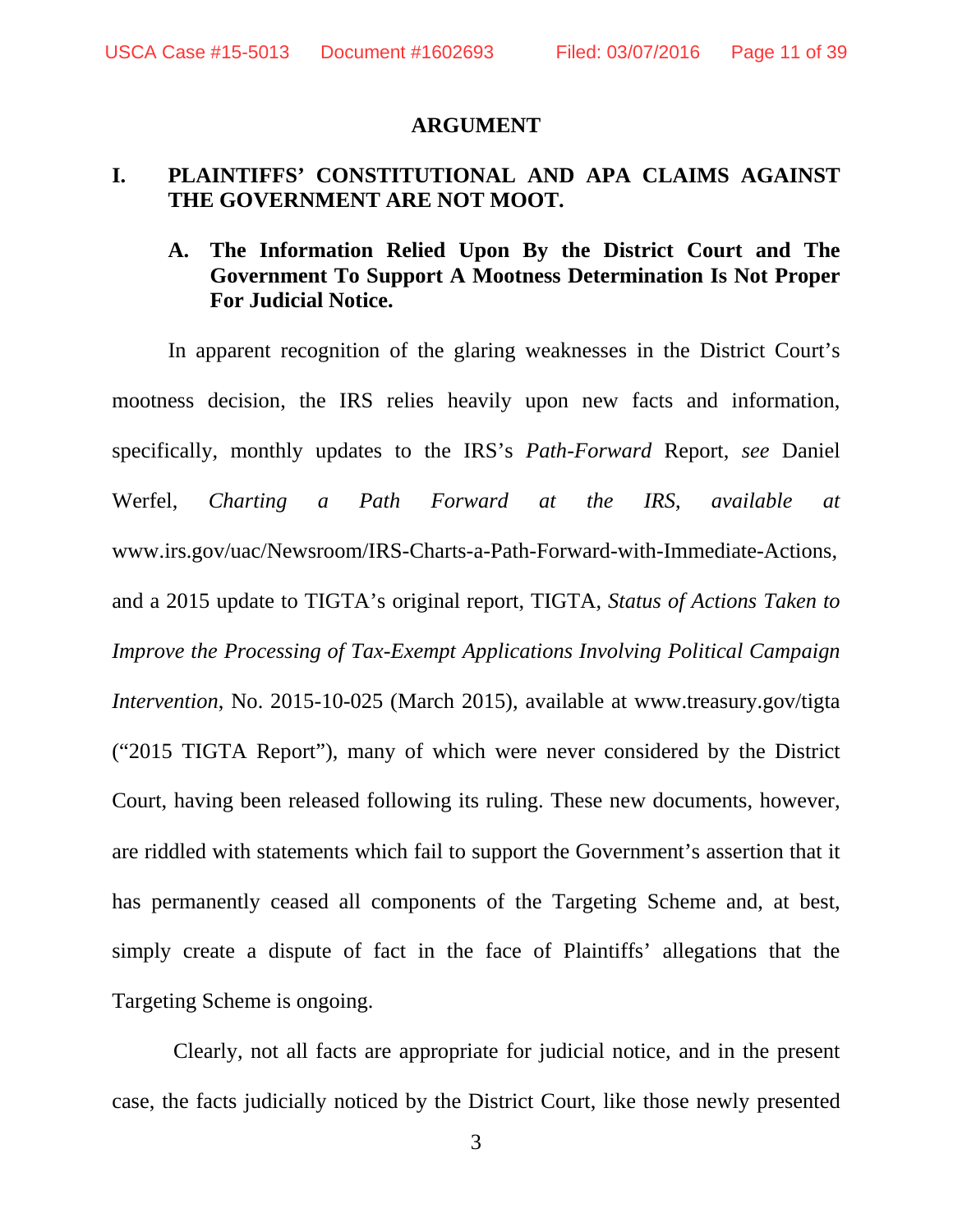by the Government on appeal, fail the applicable standard. *See* FED. R. EVID. 201(b)(2). First, and as Plaintiffs set forth more fully in their opening brief, *see* Pl. Br. 11-12, neither the unsworn public statements by the IRS nor TIGTA's reports (which rely, in large part, on representations made by the  $[RS]^1$  $[RS]^1$  are "sources whose" accuracy cannot reasonably be questioned." FED. R. EVID.  $201(b)(2)$ . At this juncture, and in the wake of the unprecedented Targeting Scheme employed by the IRS, resulting in congressional investigations and an internal inquiry, the IRS is hardly entitled to a "presumption of good faith." *See* Gov. Br. 21.

On multiple occasions, and following the 2015 TIGTA Report, numerous members of Congress have expressed doubt regarding the IRS's cessation of illegal targeting and called for IRS Commissioner Koskinen's termination on the grounds that he "obstructed Congressional investigations by failing to (1) comply with subpoenas, (2) testify truthfully, and (3) preserve and produce emails relevant to the investigation." U.S HOUSE OF REPRESENTATIVES COMM. ON OVERSIGHT & GOV'T REFORM LETTER TO PRESIDENT OBAMA, 114th CONG. (July 27, 2015), available at https://oversight.house.gov/wp-content/uploads/2015/07/2015-07-27- UPDATED-JC-to-Obama-WH-Koskinen-Resignation.compressed.pdf (explaining

<span id="page-11-0"></span><sup>&</sup>lt;sup>1</sup> TIGTA's Inspector General cannot be viewed as wholly independent where, as here, the allegations include discriminatory bias on the part of the individuals to whom the TIGTA IG directly reports. *See* 5 U.S.C. App. § 3(a) ("Each Inspector General shall report to and be under the general supervision of the head of the establishment involved . . . .").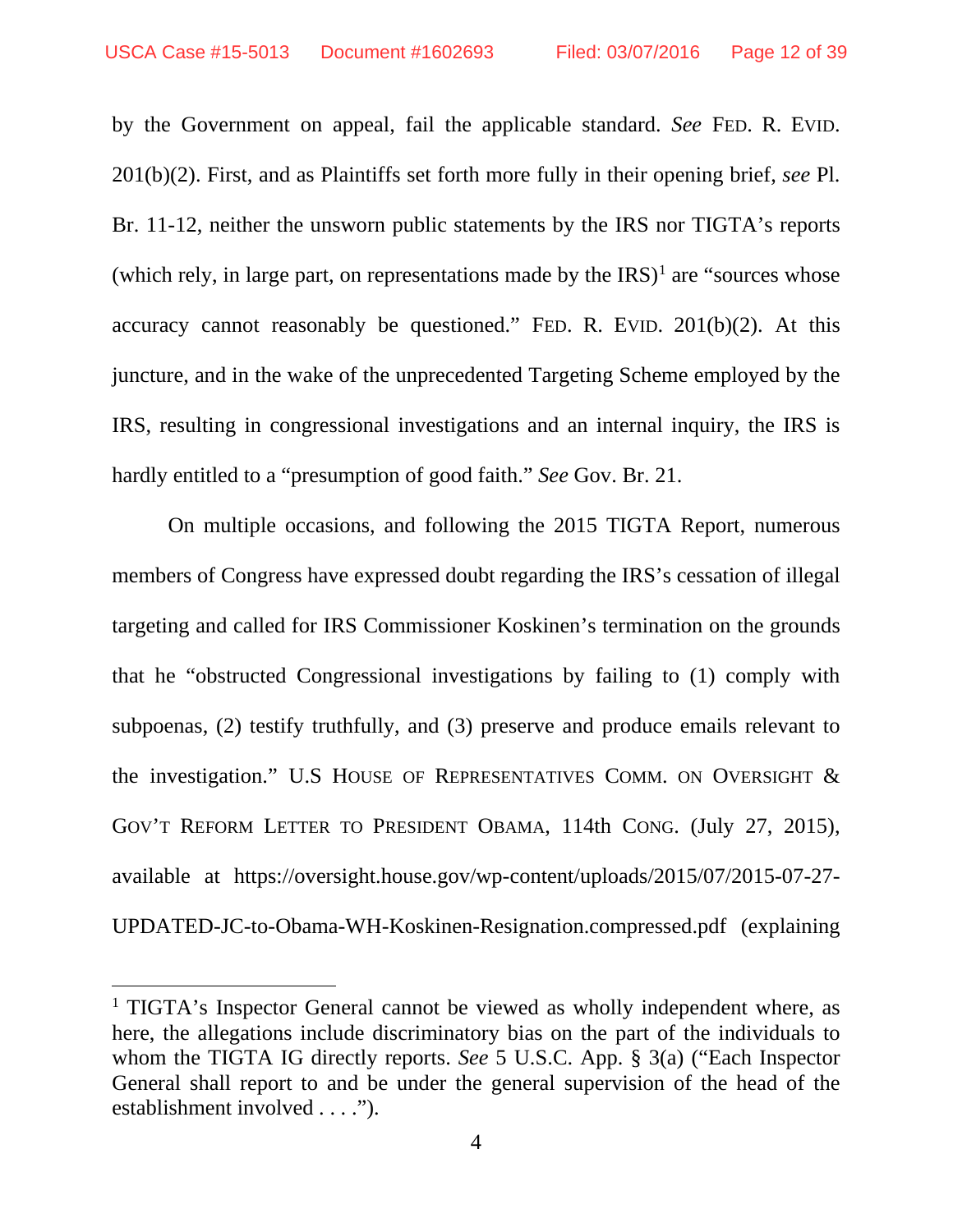that Koskinen bears responsibility for a number of actions that may have . . . misled Congress"). [2](#page-12-0) Also following the release of the 2015 TIGTA Report, the Senate Finance Committee released a bipartisan report finding that "[t]he IRS has failed to correct many of the fundamental problems that led to the inappropriate targeting of Tea Party groups." S. REP. NO. 114-119, at 227 (2015), http://www.finance.senate.gov/imo/media/doc/CRPT-114srpt119-pt1.pdf.

Further, the facts contained in the documents presented by the IRS are highly "debatable," *Moore v. Reno*, 2000 U.S. App. LEXIS 35425, \*2 (D.C. Cir. 2000), and merely serve to create a dispute of fact, rather than satisfy the Government's formidable burden necessary to moot Plaintiffs' claims. Consider, for example, the 2015 TIGTA Report chiefly relied upon by the Government, but never considered by the District Court. *See* Gov. Br 15. While the Report concludes that the IRS has taken "actions [] *designed to . . .* eliminate the selection of potential political cases based on names" and unnecessary information requests, 2015 TIGTA Report, at 2 (emphasis added), it makes no assurances that such conduct has, in fact, been eliminated or that the conduct alleged by Plaintiffs has

<span id="page-12-0"></span> <sup>2</sup> *See also* STAFF OF HOUSE COMM. ON OVERSIGHT & GOV'T REFORM, 114TH CONG., REP. ON RESOLUTION TO INITIATE PROCEEDINGS IN THE HOUSE OF REPRESENTATIVES TO IMPEACH JOHN A. KOSKINEN, COMMISSIONER (2015), at 3 https://oversight.house.gov/wp-content/uploads/2015/11/Koskinen-Working-Final-VersionJS.pdf (citing Koskinen's obstruction by, *inter alia*, "failing to testify truthfully and providing false and misleading information to Congress").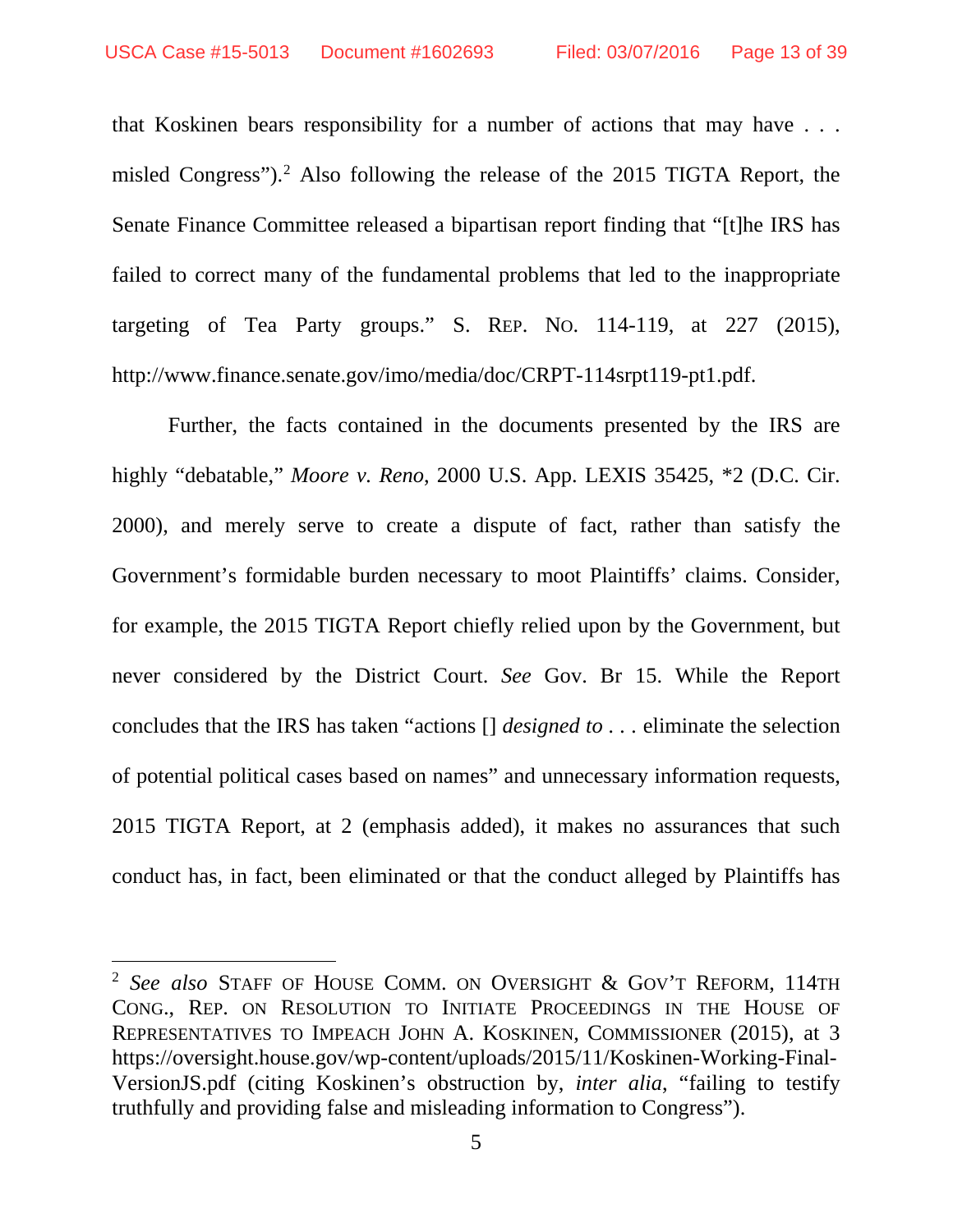ceased. Indeed, the Report actually acknowledges that insufficiencies *remain* with regard to the IRS's processing of applications, specifically for 501(c)(4) status:

Until this guidance [by the Department of Treasury] is finalized*, the IRS does not have a clearly defined test of determining whether an organization's request for exemption as a social welfare organization should be approved. As a result for those applicants, not choosing the optional expedited process [including Plaintiffs], the IRS continues to use a subjective facts and circumstances process."*

*Id*. at *Highlights* (emphasis added).

Additionally, TIGTA notes deficiencies in the IRS's completion of three of TIGTA's nine recommendations, *see id*. at 7 – directly contradicting the Government's contention that these have been completed since January 31, 2014. *See* Gov. Br. 8. Specifically, TIGTA notes that while the IRS has developed training and workshops to be held, the IRS should take action "to improve the timing and execution of future training" of its employees as well as improve monitoring of attendance at the training sessions. 2015 TIGTA Report, at 7 (explaining that the IRS used inappropriate criteria to identify tax exempt applications for review and sent unnecessary requests for information "because employees lacked sufficient guidance"). *See also id*. at 7-9 (further noting TIGTA's concerns that (1) the IRS's "political campaign intervention training" (scheduled to be completed at the end of every June) "may be too late in the election cycle for the training to be useful"; (2) forty-six IRS personnel required to take the political campaign intervention training did not complete the training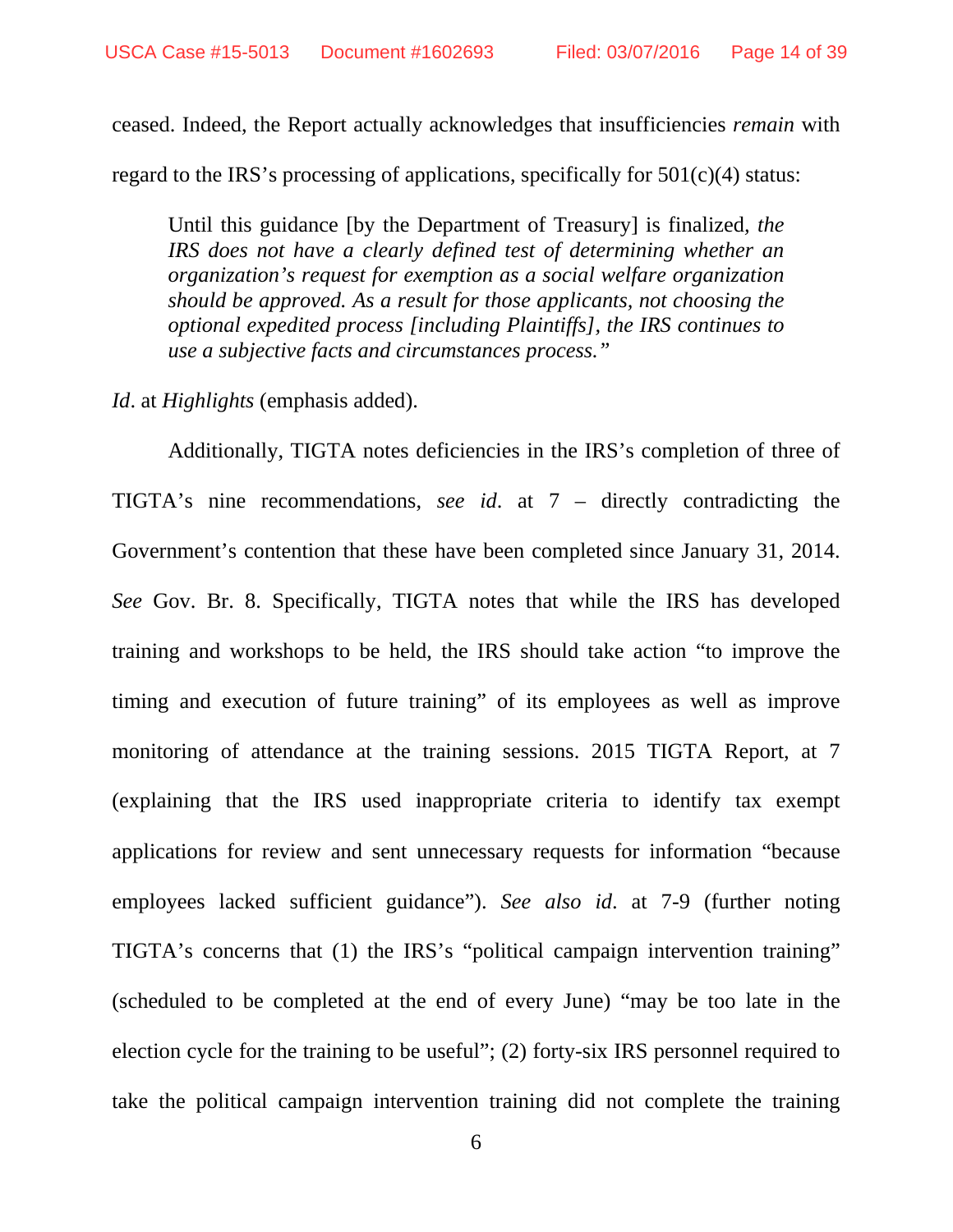and/or did not attend for the required amount of time; and (3) the IRS failed to complete the process designed to evaluate the effectiveness of the training).

#### **B. There Have Been No Facts Presented Sufficient to Moot This Case.**

Regardless of whether this Court takes judicial notice of the Government's factual assertions, the Government falls significantly short of meeting the formidable burden of demonstrating voluntary cessation sufficient to moot this case. *See Already, LLC v. Nike, Inc*., 133 S. Ct. 721, 727 (2013) ("The defendant 'claiming that its voluntary compliance moots a case bears the formidable burden of showing that *it is absolutely clear* the allegedly wrongful behavior could not reasonably be expected to recur.'") (emphasis added) (citation omitted).

First, the Government's documents simply demonstrate that the IRS has completed *some* of the recommendations made by TIGTA but fail to demonstrate that "there is no reasonable expectation that the alleged wrong(s) will be repeated." *D.C. Prof'l Taxicab Drivers Assn'n v. District of Columbia*, 880 F. Supp. 2d 67, 74 (D.D.C. 2012). The documents (even when viewed in a manner most favorable to the IRS—the opposite of the motion to dismiss standard) serve, at best, to create a dispute of fact where Plaintiffs have alleged there are numerous components to the IRS's ongoing Targeting Scheme. App. 15, ¶ 5. At worst, the documents undermine the Government's argument by indicating that the IRS continues to use a subjective test when processing  $501(c)(4)$  applications. 2015 TIGTA Report,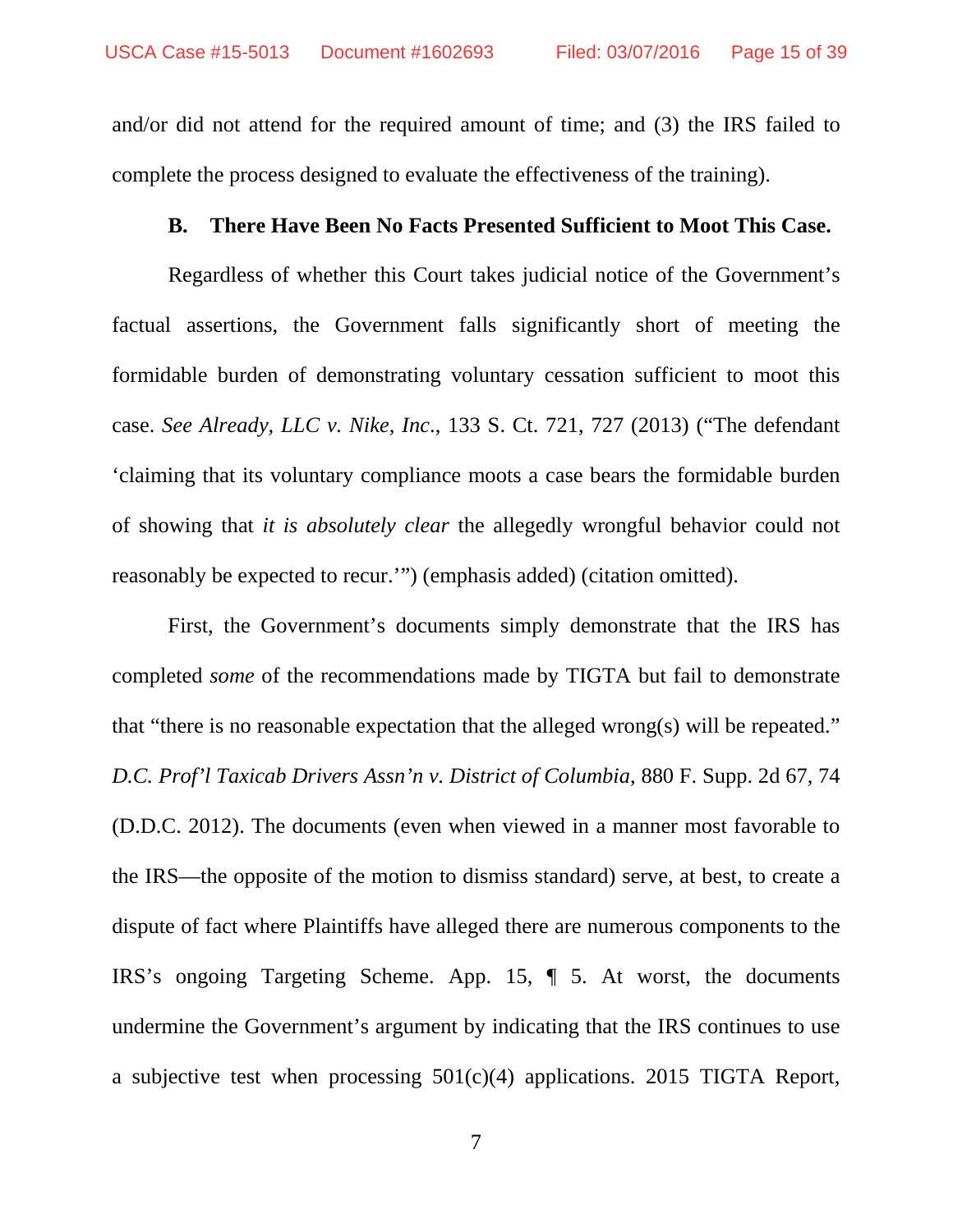*Highlights*. Crucially, the fact that an agency's authority is wide-ranging – as is the IRS's authority – only serves to "heighten[] a reasonable expectation of a repeat violation." *[Reeve Aleutian Airways, Inc. v. United States](http://www.lexis.com/research/xlink?app=00075&view=full&searchtype=le&search=889+F.2d+1139%2520at%25201143)*, 889 F.2d 1139, 1143 [\(D.C. Cir. 1989\).](http://www.lexis.com/research/xlink?app=00075&view=full&searchtype=le&search=889+F.2d+1139%2520at%25201143) Such a repeat violation is precisely the concern of the Plaintiffs that withdrew their applications.

Second, even if the Government could demonstrate that it is "absolutely clear," *Already*, *LLC,* 133 S. Ct. at 727, that the IRS has effectively eliminated all allegedly unconstitutional aspects of its review process such that the alleged wrong(s) cannot reasonably be expected to recur, there are two Plaintiffs still awaiting a determination on their pending applications. App. 17-18, ¶¶ 21, 26. These Plaintiffs – regardless of whether the alleged conduct has ceased – continue to suffer the "effects of the alleged violation," *County of Los Angeles v. Davis*, 440 U.S. 625, 6[3](#page-15-0)1-32 (1979).<sup>3</sup>

More than five years have passed since Plaintiffs submitted their applications for  $501(c)(4)$  exemption and, regardless of whether the IRS has permanently ceased the Targeting Scheme, these Plaintiffs continue to suffer

<span id="page-15-0"></span><sup>&</sup>lt;sup>3</sup> Importantly, the Government, by not addressing the issue in its brief, concedes that Plaintiffs did *not* concede that the court lacks authority to compel the IRS to immediately issue 501(c)(4) determinations (without specifying the *nature* of such determinations). *See* Pl. Br. 24-26; Gov. Br. 28 (claiming the issue is irrelevant but failing to address the concession issue further).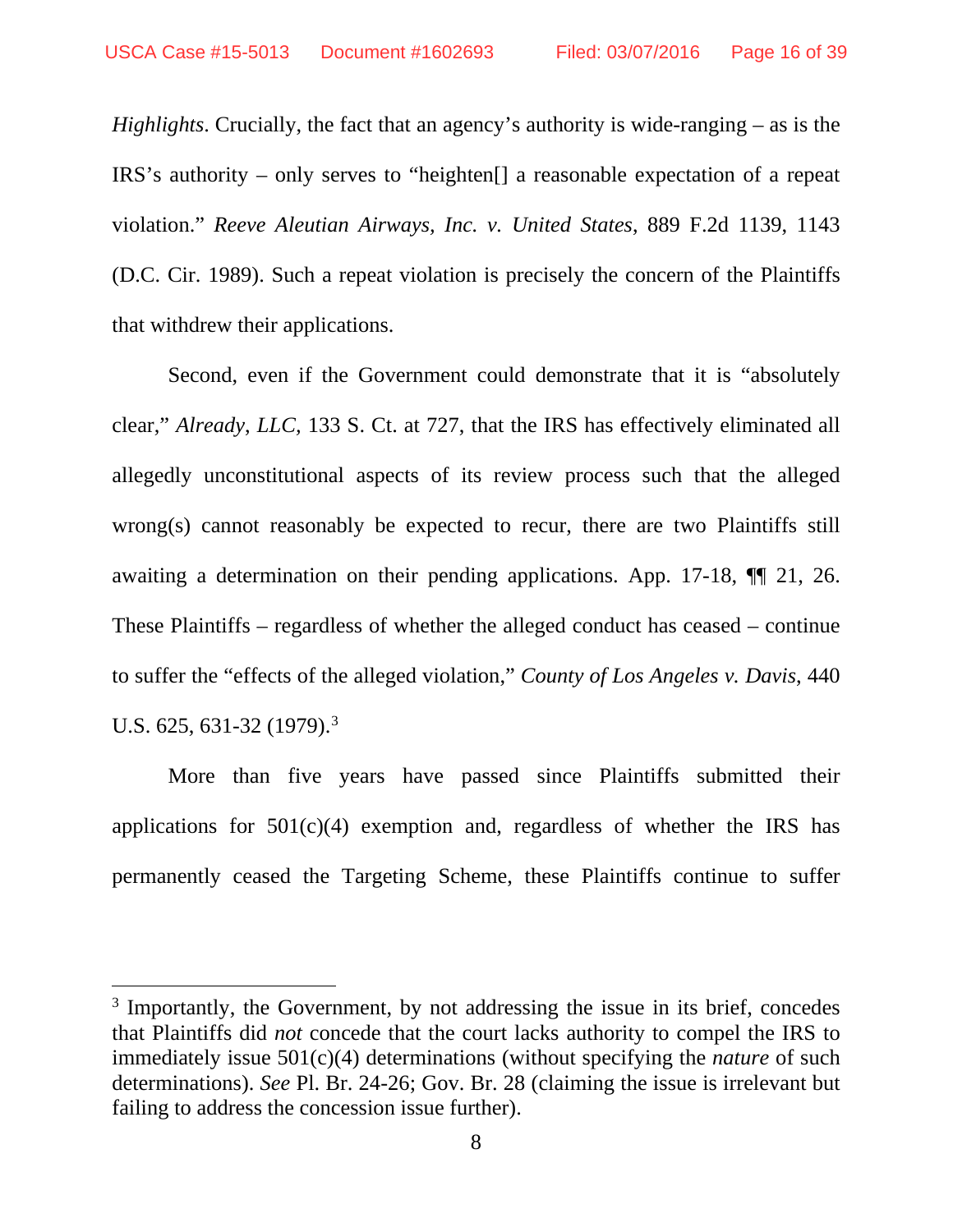unconstitutional delay as a direct result of the IRS's actions. [4](#page-16-0) App. 17-18, ¶¶ 21, 26. It is simply inaccurate to assert, as the Government does, that "the IRS has already done – under the watchful eye of both Executive and Congressional oversight – what plaintiffs want the Court to order the IRS to do, in contravention of mootness principles." Gov. Br. 17. As Plaintiffs have demonstrated above, Congress and TIGTA are certainly watching, but neither is convinced. *See supra* Part I(A). Plaintiffs' claims are precisely the ones that this Court in *Z Street* recognized must be permitted to move forward. *Z St.*, 791 F.3d at 31 (concluding the IRC offers no remedy to address a  $501(c)(3)$  applicant's alleged injury of delay, and that "the same is true with respect to the remedies offered by sections 6213 (deficiency petition) and 7422 (refund suit)" because "[u]nder either provision, the court would be limited to reviewing taxpayers liability, rather than unconstitutional delay").

It also cannot be said, even as to those Plaintiffs whose applications for exemption were finally granted, that they are free from the effects of the IRS's conduct. These Plaintiffs continue to suffer the chilling effects of the Targeting Scheme on their First Amendment rights to the freedoms of speech and

<span id="page-16-0"></span><sup>&</sup>lt;sup>4</sup> Curiously, both the IRS and the District Court acknowledge that the Government's conduct may still impact Plaintiffs with pending applications. *See*  Gov. Br. 16 (asserting that "the former, allegedly unconstitutional application process . . . was 'no longer impacting the plaintiffs', *particularly plaintiffs without pending applications*" (emphasis added) (quoting the District Court's opinion (JA284 n.13)).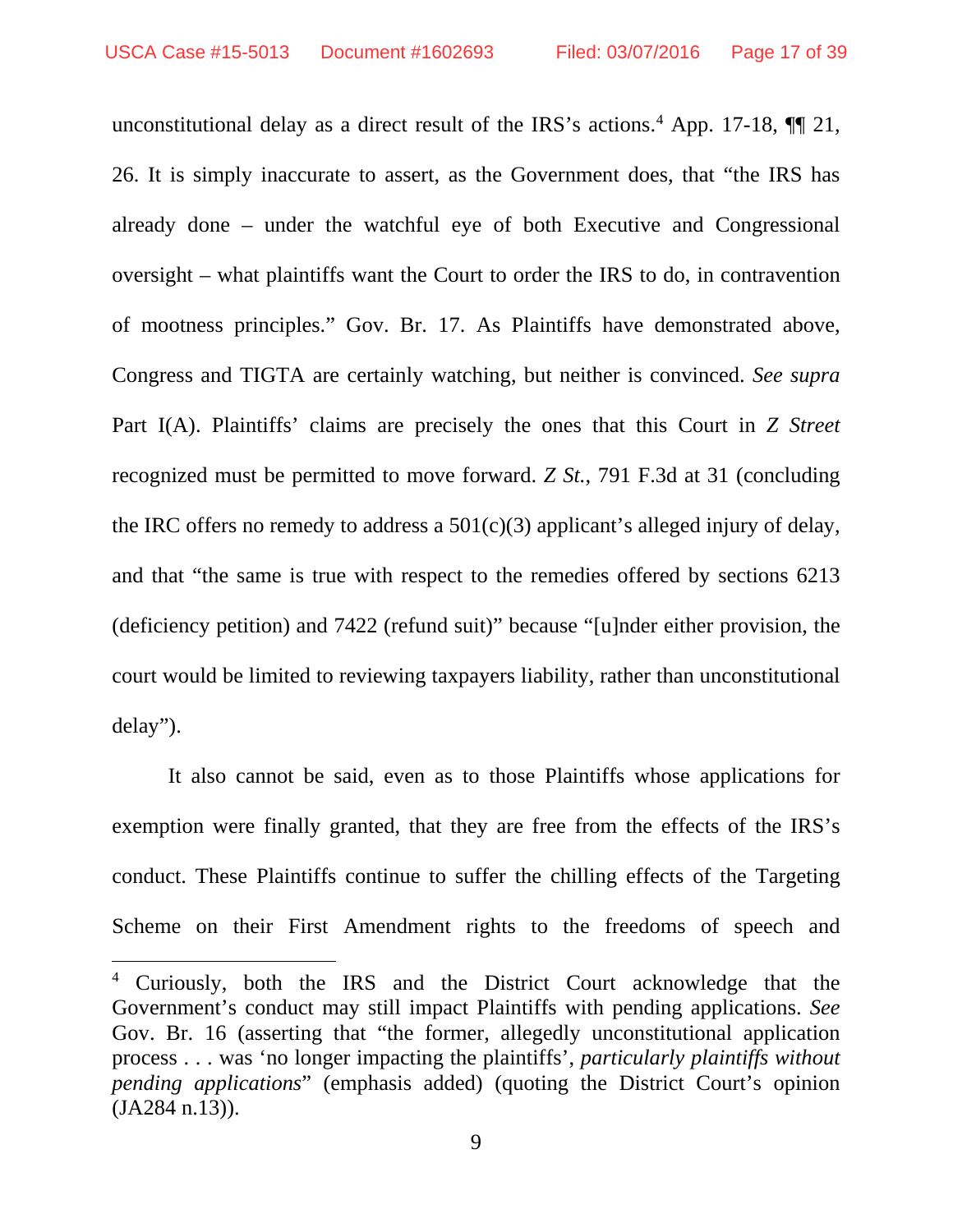association. App. 66, ¶ 315. *See Gibson v. Fla. Legislative Investigation Comm*., 372 U.S. 539, 558 (1963) (holding that compulsory disclosure of membership information "'tends to impinge upon such highly sensitive areas as freedom of speech . . . freedom of political association, and freedom of communication of ideas. . . .'" (quoting *Sweezy v. New Hampshire*, 354 U.S. 234, 245 (1957))). *See also Bates v. City of Little Rock*, 361 U.S. 516, 517 (1960) (recognizing the "vital relationship between freedom to associate and privacy in one's associations" and holding that "'[i]t is hardly a novel perception that compelled disclosure of affiliation with groups engaged in advocacy may constitute [an] effective . . . restraint on freedom of association'" (quoting *NAACP v. Alabama*, 357 U.S. 449, 462 (1958))).

For the reasons provided above, the controversy that remains and the current circumstances are not "so 'attenuated' and 'remote'" as to justify dismissal based on mootness. *Cmty for Creative Non-Violence v. Hess*, 745 F.2d 697, 702 (D.C. Cir. 1984) (quoting *Chamber of Commerce v. Dep't of Energy*, 627 F.2d 289, 291- 92 (D.C. Cir. 1980)). Even in the cases cited by the Government, *see* Gov. Br. 17, the courts were unequivocal that – just as in a determination of mootness based on voluntary cessation – there must be no "cognizable danger of recurrent violation"; otherwise, the "court's power to grant injunctive relief survives discontinuance of the illegal conduct." *Chamber of Commerce*, 627 F.2d at 292 (dismissing lawsuit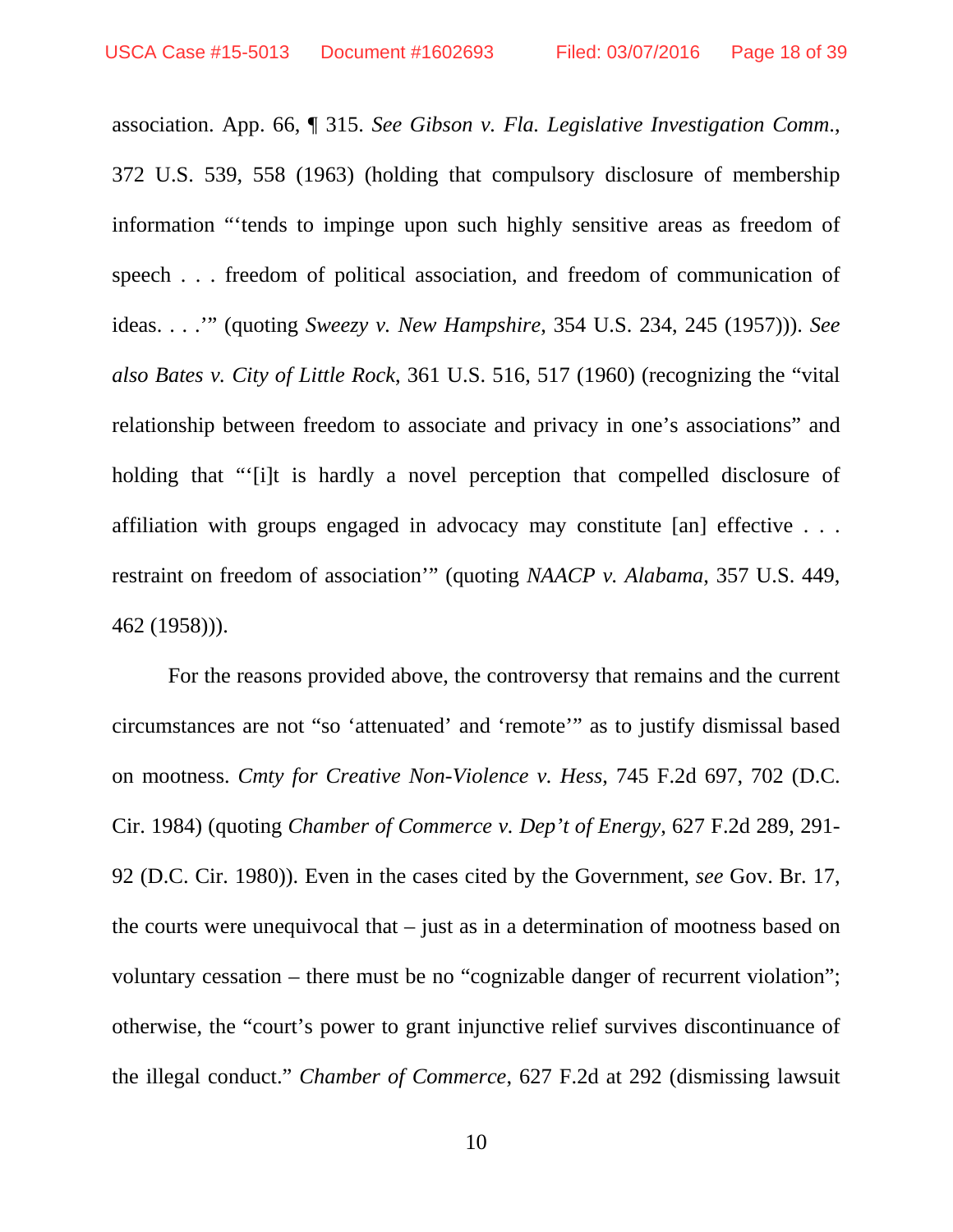only after the defendants submitted sworn statements that they were unaware of the plaintiff's religious beliefs/practices and providing assurances they would accommodate those beliefs in the future).

### **C. Plaintiffs' Challenges to the Tax Regulation and Revenue Procedure Represent Live Controversies For Which The Court Can Provide An Effective Remedy.**

Even assuming, *arguendo*, that the IRS could meet its burden to prove that it has permanently ceased the Targeting Scheme and eradicated all of the effects of the unlawful targeting, Plaintiffs' facial and as-applied challenges<sup>[5](#page-18-0)</sup> to the IRS rules in Counts VI and VII of the SAC are not moot. As even the IRS must acknowledge in its reliance upon *Initiative & Referendum Inst. v. United States Postal Service*, 685 F.3d 1066, 1074 (D.C. Cir. 2012), a challenge to a regulation may be moot only after that regulation is amended or superseded. Gov. Br. 13. Both the regulation and procedure challenged by Plaintiffs are alive and well.

The Government's remaining arguments – that Plaintiffs' challenges to the IRS rules are barred by the AIA, Gov. Br. 24-25, and, in the alternative, that they lack standing to bring such challenges, *id*. – are equally unpersuasive. This Court has previously rejected the Government's overly broad interpretation of the AIA. *See Cohen v. United States.*, 650 F.3d 717, 727 (D.C. Cir. 2011) ("[T]he principle

<span id="page-18-0"></span><sup>&</sup>lt;sup>5</sup> The two Plaintiffs awaiting a determination on their application for exemption under  $501(c)(4)$  and Plaintiffs that withdrew their applications maintain as-applied challenges to 26 C.F.R. § 1.105(c)(4)-1 and Revenue Procedure 86-43.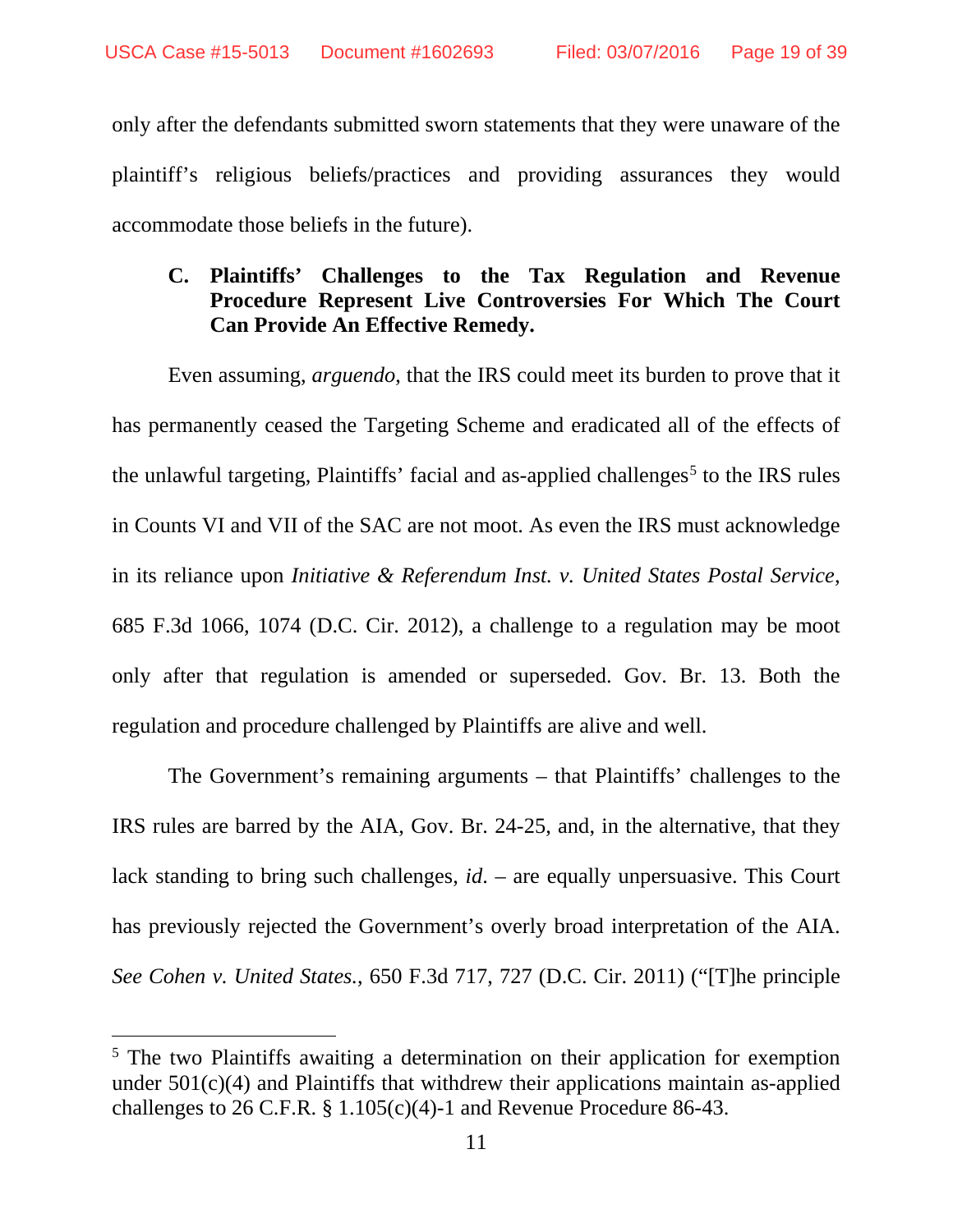the case law elucidates is . . . quite simple: The AIA . . . is no obstacle to other claims seeking to enjoin the IRS, regardless of any attenuated connection to the broader regulatory scheme."). *See also Hibbs v. Winn*, 542 U.S. 88 (2004) ("[A]ssessment" is not "synonymous with the entire plan of taxation."); *Direct Marketing Ass'n v. Brohl*, 135 S. Ct. 1124, 1132-33 (2015) (challenge to information gathering and reporting requirements may "inhibit" but would not "restrain" the "assessment . . . or collection" of taxes). Indeed, courts regularly "allow[] constitutional claims against the IRS to go forward in the face of the AIA." *Cohen*, 650 F.3d at 726-27.

This Court's ruling in *Z Street* forecloses any remaining doubt as to the proper timing of Plaintiffs' as-applied challenges. In *Z Street*, this Court issued a reminder that "*Regan* . . . reaffirmed the requirement of viewpoint neutrality in the Government's provision of financial benefits," *Z St.*, 791 F.3d at 30, and if the AIA barred suits challenging the viewpoint discrimination and unconstitutional delay in the application process, the IRS would be free (for at least 270 days) to continue its blatant violations of the First Amendment. *Id.* at 32 (explaining further that "in situations where a taxpayer elects not to sue under section 7428, the IRS would have even longer [to discriminate] since the taxpayer would be unable to invoke either section 6213 or section 7422 until the agency actually denies an exemption and assesses liability").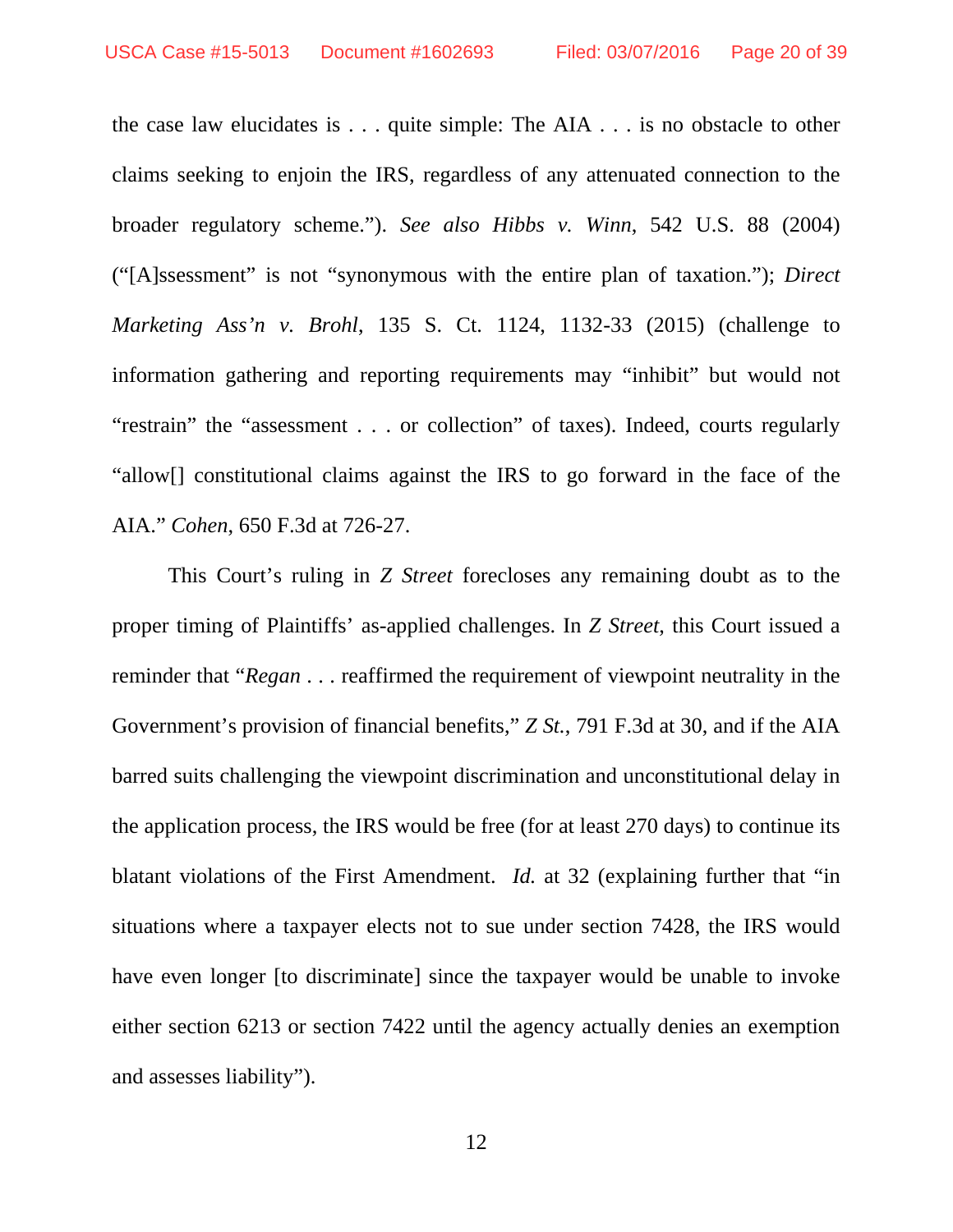Like Z Street, these Plaintiffs are not suing to enjoin the assessment or collection of any tax. Instead, and as another court facing similar challenges properly recognized, "they seek only to enjoin the IRS from subjecting them to viewpoint discrimination during the application process for tax-exempt status with unnecessary delays and intrusive requests for information." *NorCal Tea Party Patriots v. IRS*, 2014 U.S. Dist. LEXIS 97229, at \*36 (S.D. Ohio 2014)**.** *See also Z St.*, 791 F.3d at 28 ("Z Street's First Amendment claim . . . cannot properly be characterized as a lawsuit implicating the assessment or collection of taxes because the organization seeks only to have a constitutionally valid process used when its application for Section  $501(c)(3)$  status is evaluated") (internal quotations and citations omitted). Plaintiffs' challenges to the regulations are based on precisely the same objective.[6](#page-20-0) *See* App. 75-76, ¶¶ 385-391 (alleging the unconstitutional vagueness of 26 C.F.R.  $\S$  501(c)(4)-1 violates the rights of Plaintiffs and all others similarly situated by inviting arbitrary and viewpoint-discriminatory application and enforcement by government officials), and 77-78, ¶¶ 399-404 (alleging same with regard to Revenue Procedure 86-43). The court's review of these regulations,

<span id="page-20-0"></span><sup>&</sup>lt;sup>6</sup> The argument that these are prohibited pre-enforcement challenges is particularly absurd as to Plaintiffs whose tax-exempt applications have been granted. Clearly, they seek only to challenge the procedure and regulation that permitted the unconstitutional conduct – the effects from which they still suffer but for which they "have no access at all to judicial review," *Z St*., 791 F.3d at 29 (internal quotations and citations omitted). *Accord South Carolina v. Regan*, 465 U.S. 267 (1984).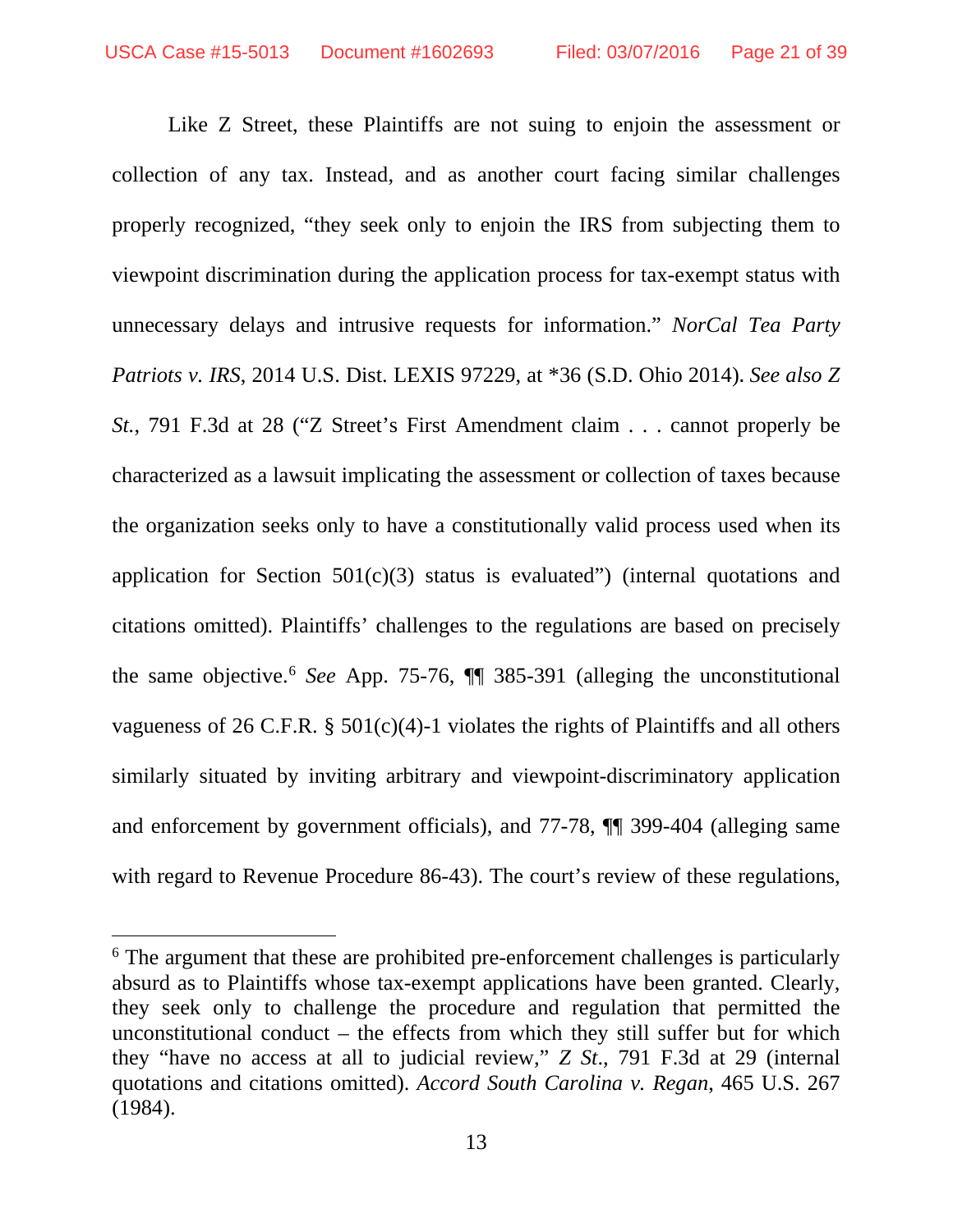and the issuance of a declaration or injunction prohibiting enforcement of these provisions against the Plaintiffs awaiting determinations and those that hope to reapply will not result in—or affect—a determination of Plaintiffs' tax-exempt statuses or their liability for taxes. *See NorCal Tea Party Patriots*, 2014 U.S. Dist. LEXIS 97229, at \*36.

In sum, courts have rejected the very argument made by the IRS here: that these Plaintiffs must dismiss their claims, wait an unspecified, additional amount of time for a determination, and if, and only if, that determination is adverse, bring facial challenges to the very rules that permit viewpoint discrimination and unconstitutional delay in the tax-exempt application process. As this Court recognized in *Z Street*, neither Section 7428 nor Sections 6213 (deficiency petition) and 7422 (refund suit) provide a remedy to address such injuries. *Z St*., 791 F.3d at 31.[7](#page-21-0) *See also Cohen*, 650 F.3d at 726 ("The Supreme Court, this court, and other circuits have allowed challenges to tax laws outside the context of a 26 U.S.C. § 7422(A) proceeding (a refund suit).").

Even as to others similarly situated, the facial invalidation of either the procedure or regulation challenged by Plaintiffs in this case would in no way "restrain" the "assessment . . . or collection" of taxes. *Direct Marketing Ass'n*, 135

<span id="page-21-0"></span> <sup>7</sup> For this reason, the IRS's reliance on *Big Mama Rag, Inc. v. United States*, 631 F.2d 1030 (D.C. Cir. 1980) (involving non-profit organization's appeal from the IRS's rejection of its application and challenges to Treas. Reg.  $\S$  1.501(c)(3)-1 as unconstitutionally vague) is misplaced.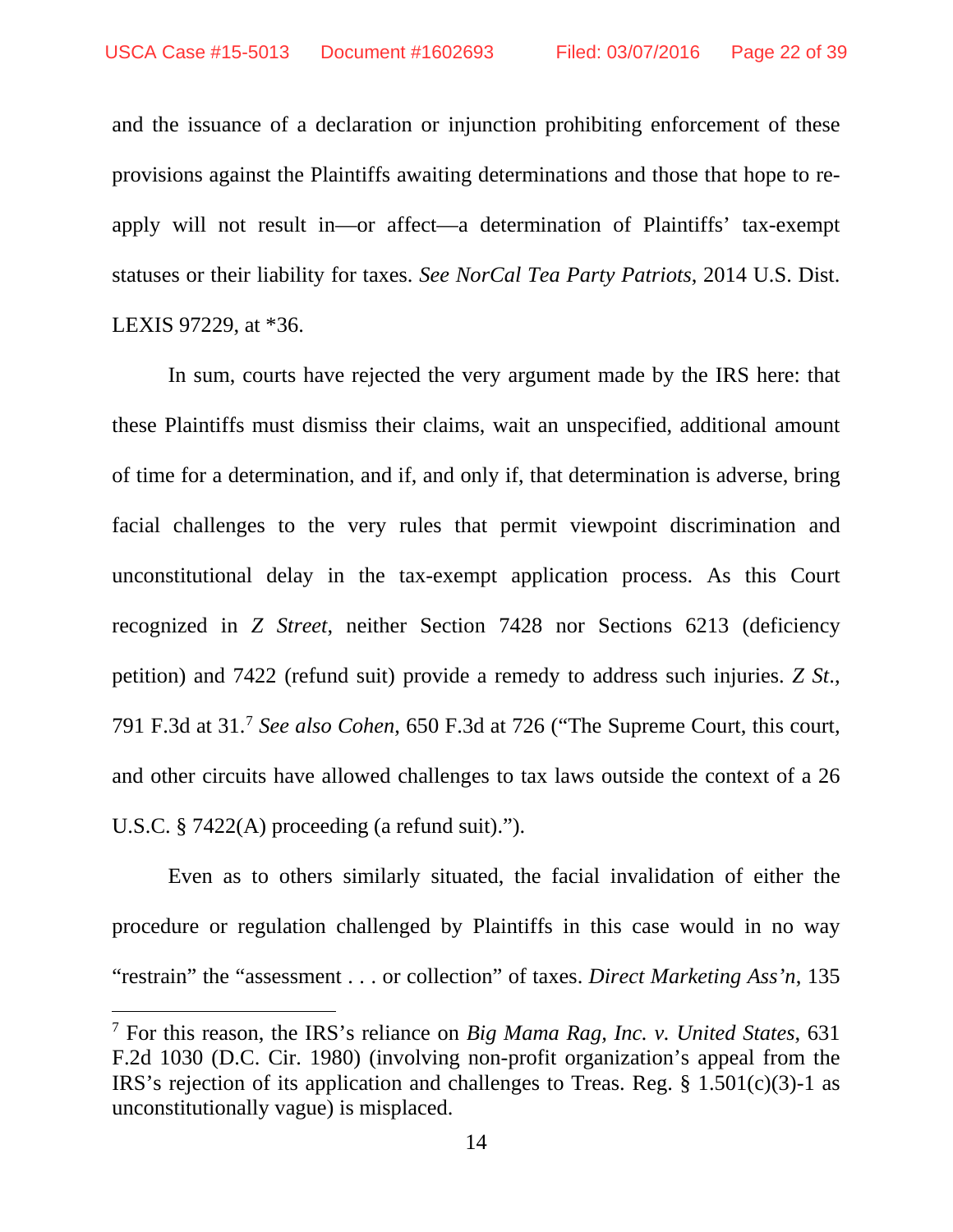S. Ct. at 1132-33. The IRS determines tax-exempt status pursuant to 26 U.S.C. §§ 501(a) and (c) (3)-(4). This statute is self-executing. Accordingly, 26 C.F.R. § 1.501(c)(4)-1 and Revenue Procedure 86-43 simply provide guidance to the IRS in implementation of the statutory provisions. Their invalidation would have no effect on whether the IRS could assess or collect any tax; it would merely prevent the IRS from continuing to determine tax-exempt status through an unconstitutional process. *See Z St.*, 791 F.3d at 29 (explaining that the AIA is not an obstacle to claims seeking to enjoin the IRS simply because of an attenuated connection to the broader regulatory scheme).

Finally, the IRS's challenge to Plaintiffs' standing – an argument never before raised by the Government or the District Court in this case – is without merit. The single case cited by the Government, *Freedom From Religion Foundation v. Lew*, 773 F.3d 815 (7th Cir. 2014), fails to support the IRS's position that Plaintiffs lack standing to bring a facial challenge to the rules unless they suffer the specific harm of denial of tax exemption. *See* Gov. Br. 24. Unlike the exemption at issue in *Lew*, which caused the plaintiffs no injury because it was never applied to them, *Lew*, 773 F.3d at 820, the rules Plaintiffs challenge have been applied to them, to their detriment. Each of them has experienced viewpoint discrimination, significant delay, intrusive and unnecessary requests for information, and ongoing chilling effects on their First Amendment freedoms.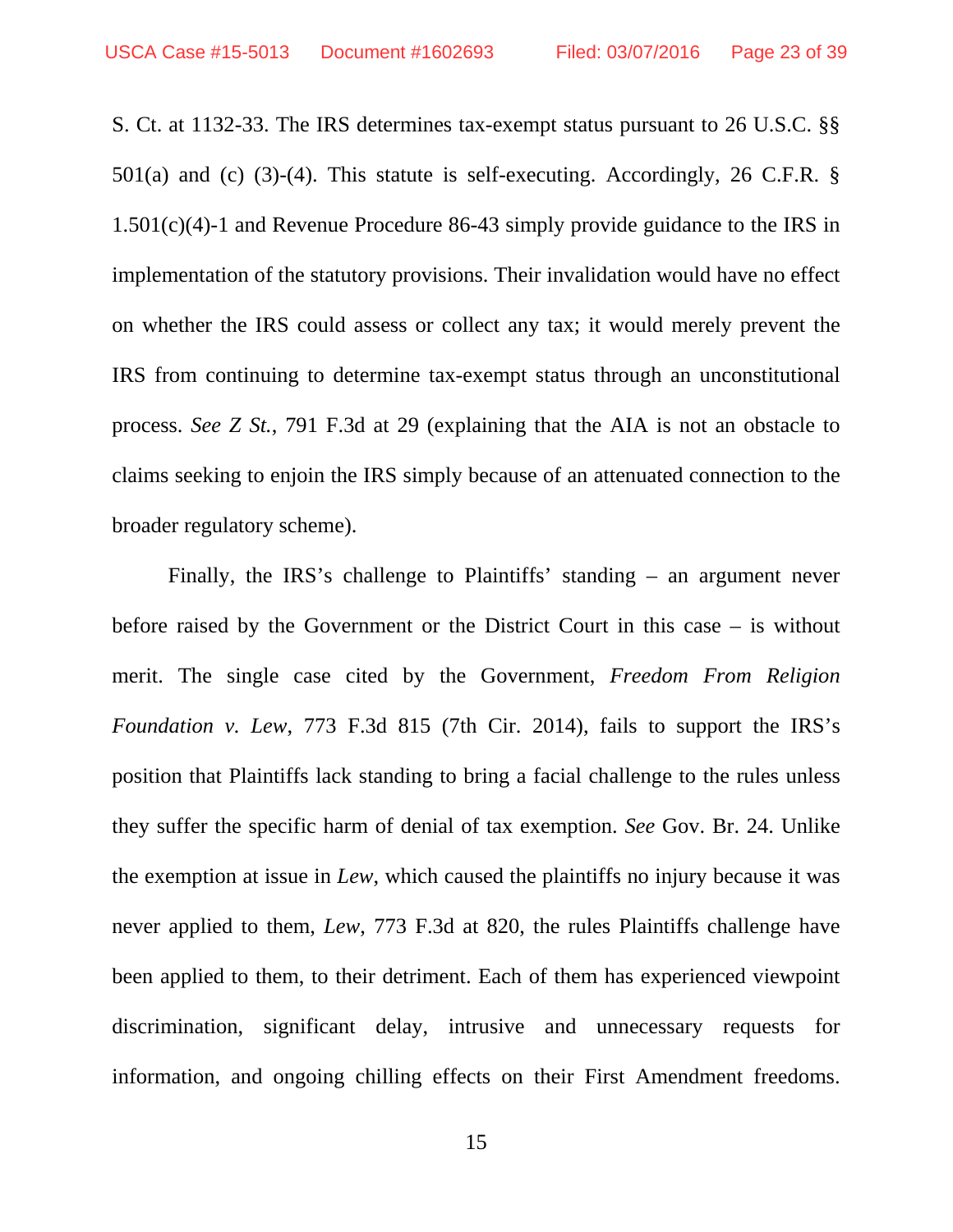Plaintiffs have satisfied the applicable standing requirements. *Halbig v. Burwell*, 758 F.3d 390, 396 (D.C. Cir. 2014).[8](#page-23-0)

### **II. THE CONSTITUTIONAL VIOLATIONS ALLEGED HERE WARRANT THE AVAILABILITY OF A** *BIVENS* **REMEDY.**

#### **A. The Internal Revenue Code Does Not Preclude These** *Bivens* **Claims.**

Individual Defendants assert that the IRC serves as an impediment to Plaintiffs' *Bivens* claims because it "includ[es] mechanisms for the *review of decisions on tax-exemption applications*." Indiv. Br. 9. *See also id.* at 15 ("Congress has provided entities *seeking the benefit of tax-exempt status* calibrated mechanisms for *review of IRS action* (or inaction) *on their applications*.") (emphases added). But Plaintiffs' *Bivens* claims do not seek review of tax-exempt decisions. Rather, they seek relief based on the Individual Defendants' viewpointbased discriminatory actions against them—and the consequent harm they suffered—neither of which is contemplated anywhere in the IRC.<sup>[9](#page-23-1)</sup>

<span id="page-23-0"></span><sup>&</sup>lt;sup>8</sup> As the *Halbig* court noted, so long as one plaintiff has standing, the court "need not consider the standing of the other plaintiffs to raise that claim." 758 F.3d at 396 (quoting *Mountain States Legal Found. v. Glickman*, 92 F.3d 1228, 1232 (D.C. Cir. 1996)).

<span id="page-23-1"></span><sup>&</sup>lt;sup>9</sup> To the extent such unconstitutional conduct is attributable to agency (as opposed to individuals') action(s), Plaintiffs have raised statutory and constitutional claims against the Government. Absent some initial discovery, however, Plaintiffs lack sufficient information to determine to what extent the unconstitutional conduct is attributable to the Individual Defendants. *See, e.g., The IRS: Targeting Americans For Their Political Beliefs: Hearing Before the Comm. on Oversight & Gov't Reform House of Representatives*, 113th Cong. 113-33 (2013), at 25 (statement of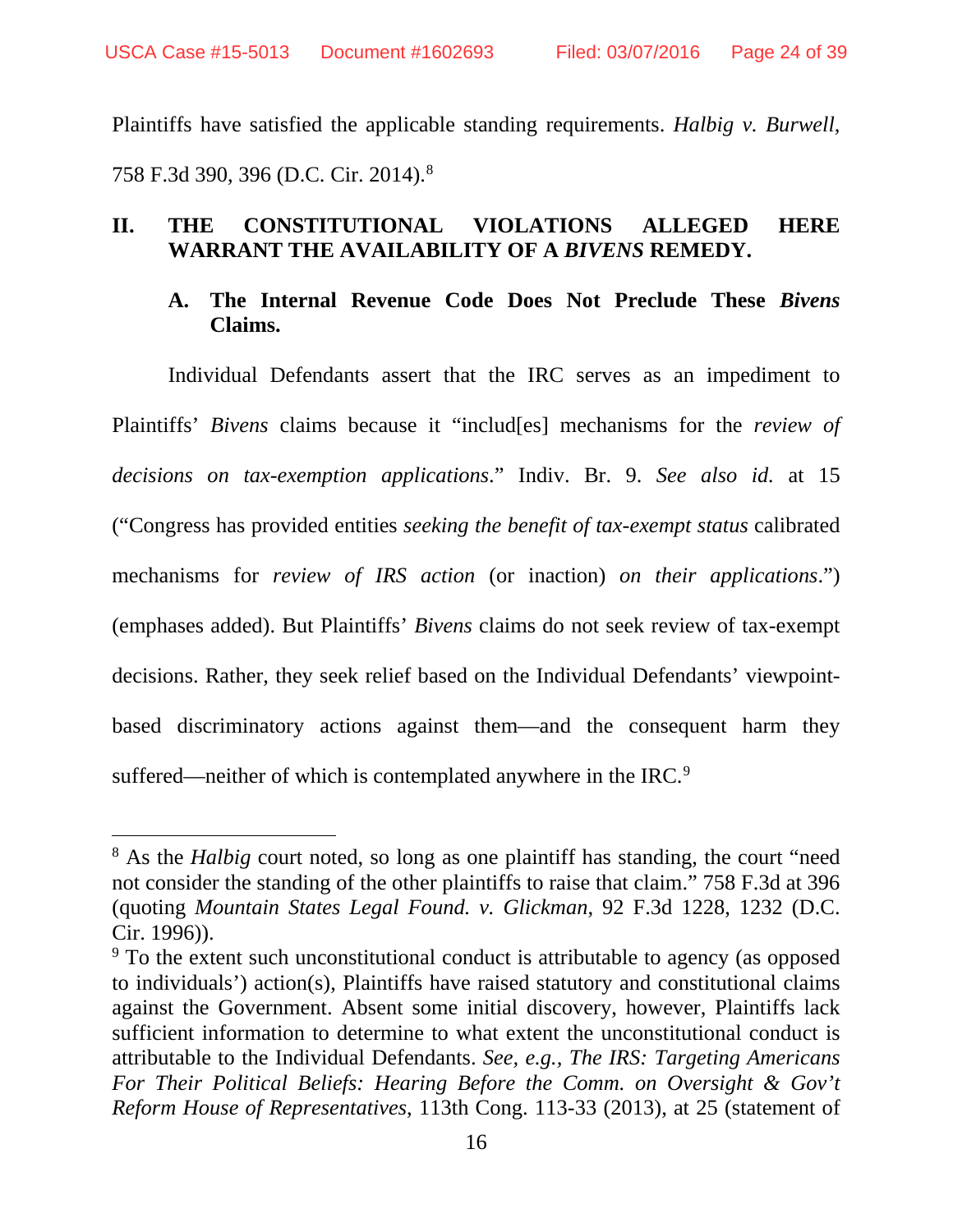*1. No precedent cited by Individual Defendants forecloses application of* Bivens *here.*

Contrary to Defendants' assertions, Indiv. Br. 14, this Court has never held that all *Bivens* claims against IRS employees are prohibited because of the mere existence of the IRC. In fact, in order to make this overly broad assertion, Defendants wholly ignore the crux of the *Kim* decision: all of the conduct on which the Kims based their *Bivens* claims was addressed by *provisions of the IRC. Kim v. United States*, 632 F.3d 713, 717 (D.C. Cir. 2011) (agreeing with district court's rationale and affirming its holding that a *Bivens* remedy is unavailable "to redress . . . *due process*[10](#page-24-0) violations *stemming from purported violations of the IRC*," *Kim v. United States*, 618 F. Supp. 2d 31, 39 (D.D.C. 2009) (emphases added)).<sup>[11](#page-24-1)</sup>

This Court has defined a "comprehensive remedial scheme" as a statutory scheme that reflects "a considered congressional judgment about which remedies

 $\overline{a}$ 

Lois G. Lerner), https://www.gpo.gov/fdsys/pkg/CHRG-113hhrg81742/pdf/CHRG-113hhrg81742.pdf (Chairman Issa taking note of Lerner statement indicating that "more or less 9 out of 900" IRS employees were responsible for the Targeting Scheme conduct). This need for discovery is further bolstered by Defendants' continued defiance of Congressional investigations into the constitutional violations alleged here and the identities of any individuals responsible for them. *See supra*, note 2.

<span id="page-24-0"></span><sup>&</sup>lt;sup>10</sup> In their overly broad reading of *Kim*, Defendants also erroneously assert that this Court has "precluded *Bivens*' expansion to Fifth Amendment suits against IRS employees," Indiv. Br. 7, rather than acknowledging that the *Kim* holding was limited to *due process* violations and said nothing of potential Fifth Amendment equal protection claims, such as those raised by Plaintiffs.

<span id="page-24-1"></span><sup>&</sup>lt;sup>11</sup> Nor, as Defendants suggest, Indiv. Br. 14-15, was the holding so broad in *Whittington v. United States*, 439 F. Appx. 2 (D.C. Cir. 2011).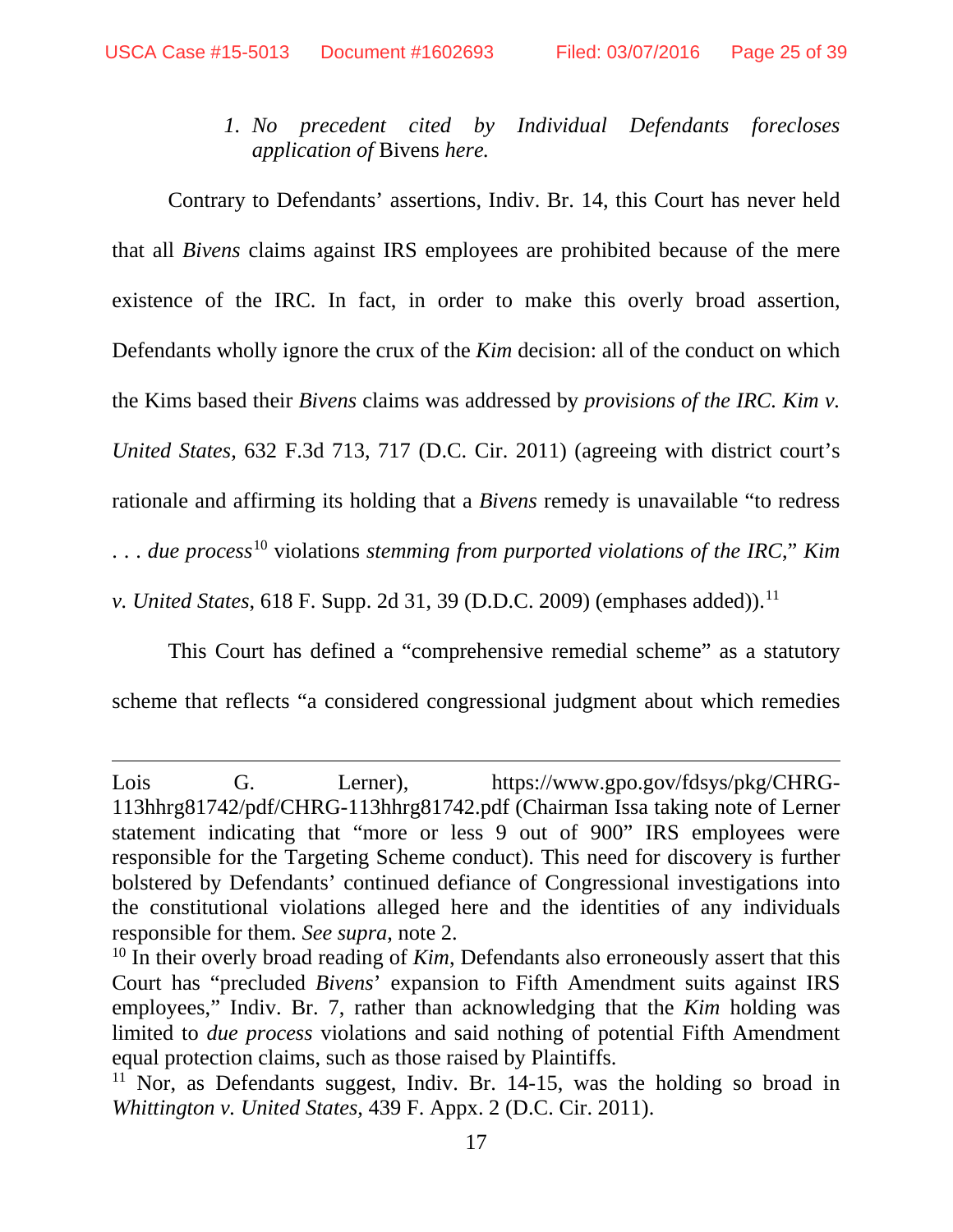should be available *for claims that fall within its ambit*." *Davis v. Billington*, 681 F.3d 377, 383 (D.C. Cir. 2012) (emphasis added). In elaborating on this concept, this Court explained that the First Amendment claims at issue undoubtedly fell "'within CSRA's ambit . . . *because the CSRA itself*, in one fashion or another, *affirmatively speaks to [claims like those] by condemning the underlying actions* as "prohibited personnel practices."'" *Id.* at 387 (emphasis added) (quoting *Spagnola v. Mathis*, 859 F.2d 223, 229 (D.C. Cir. 1988)).

This same rationale underlies each of the other decisions cited by Defendants in which the Supreme Court, this Court, and other appellate courts have declined to extend *Bivens* because of the existence of a comprehensive remedial scheme. Indiv. Br. 18, n.2 (collecting cases regarding the IRC, all of which involved challenges to conduct that either did not allege an actual constitutional violation or was addressed in some manner within the IRC, and none of which addressed the unconstitutional conduct of which Plaintiffs complain); *Id.*  at 21-22 (citing *Schweiker v. Chilicky*, 487 U.S. 412 (1988) (challenging "improper *denial* of Social Security disability benefits," *id.* at 414 (emphasis added), which plaintiffs were able to challenge pursuant to provisions of the Social Security Act); *Bush v. Lucas*, 462 U.S. 367 (1983) (raising "[c]onstitutional challenges to agency action" that were "fully cognizable within th[e] system [of civil service statutes]")).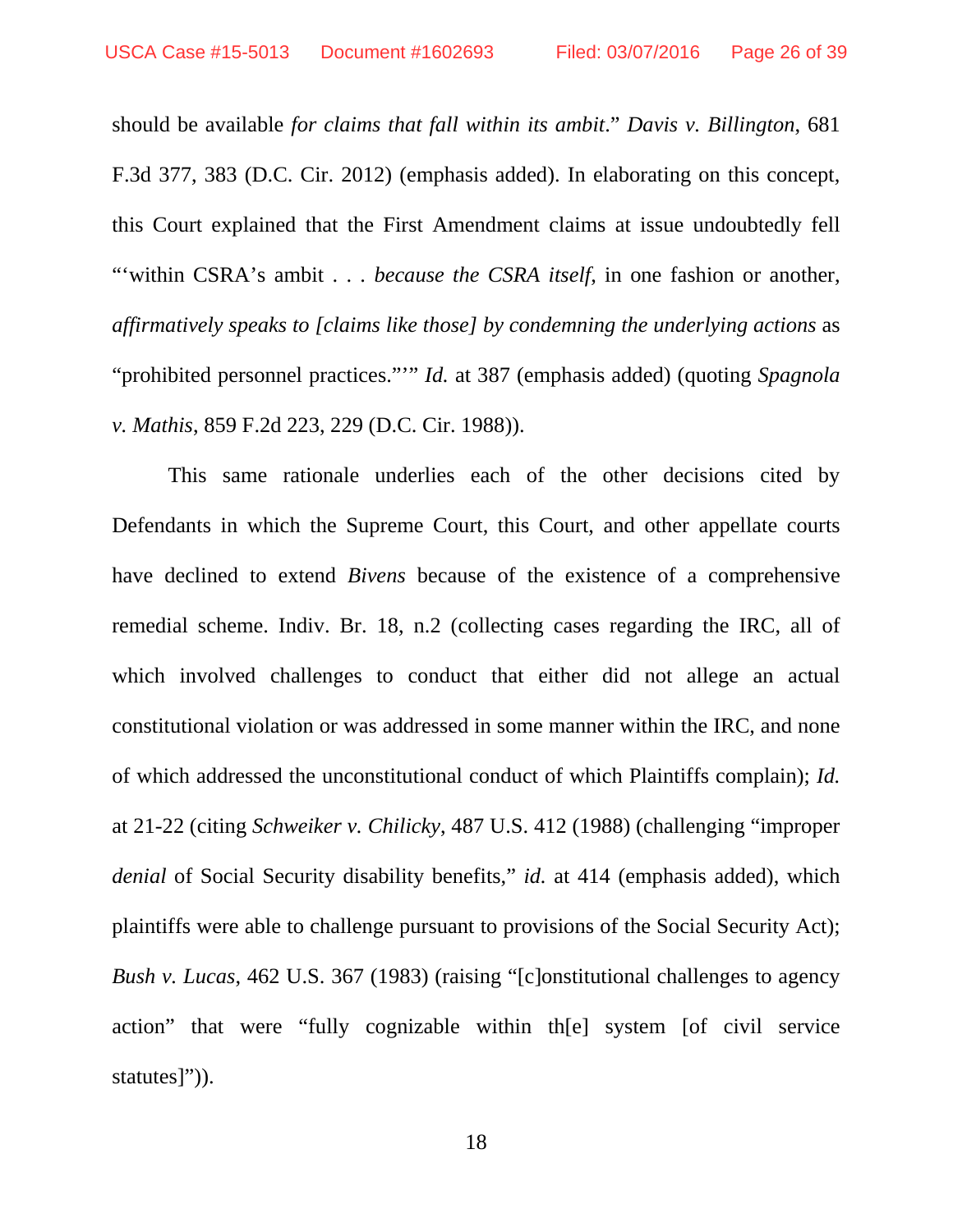And despite Defendants' attempt to undermine the importance of the *Kim*  Court's reliance on the *Gibbs* decision, the very pages approvingly cited by *Kim* include the unequivocal holding "that the NCBA may bring a *Bivens* action [against individual IRS employees] for violations of the first and fourth amendments." *Nat'l Commodity & Barter Ass'n v. Gibbs*, 886 F.2d 1240, 1248 (10th Cir. 1989). Because of the paramount nature of the interests and values at stake here, and because nowhere in the IRC has Congress spoken (affirmatively or otherwise) to the underlying actions and injuries Plaintiffs challenge through their *Bivens* claims, the IRC should not serve as a comprehensive remedial scheme prohibiting these particular claims. Indeed, unlike in *Schweiker* and *Bush*, where "the harm resulting from the alleged constitutional violation [could] in neither case be separated from the harm resulting from the denial of the statutory right," *Schweiker*, 487 U.S. at 428, those harms are entirely separate here. Indeed, even those Plaintiffs that have been *granted* tax-exempt status have had—and continue to have—their First Amendment rights to the freedoms of speech and association chilled because of the discriminatory conduct of the Defendants.

#### *2. The statutory scheme of the IRC does not contemplate the conduct or injuries at issue and is not harmed by the application of* Bivens *here.*

Defendants rely on §§ 7428, 6213, and 7422 as IRC provisions that bar a *Bivens* remedy here, but this Court has already rejected the assertion that those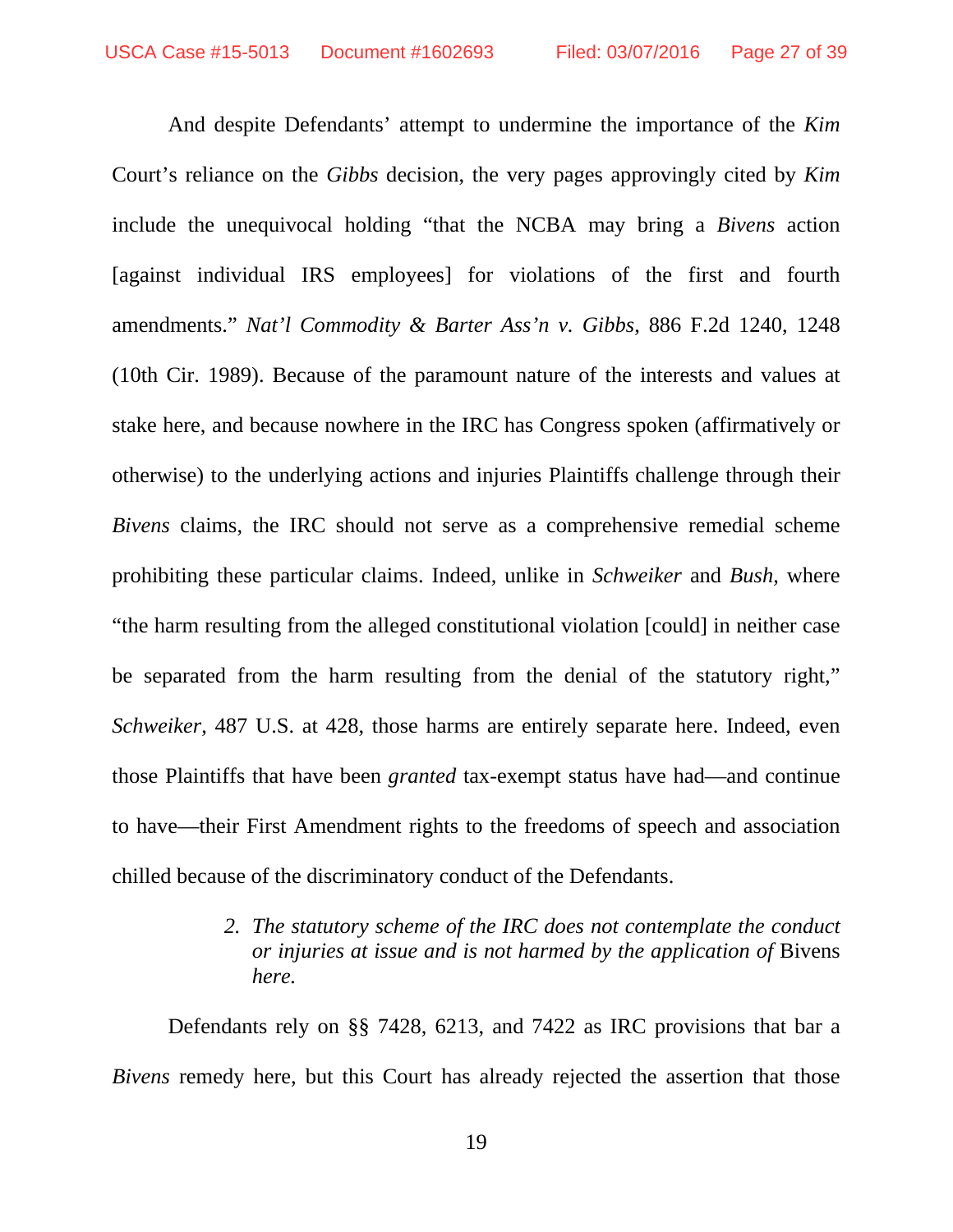provisions preclude a constitutional remedy for the type of unconstitutional conduct and injury alleged here. *Z St.*, 791 F.3d at 31 (holding that these provisions "cannot address Z Street's alleged injury . . . unconstitutional delay in processing Z Street's section 501(c)(3) application" based upon its viewpoint)[.12](#page-27-0) While *Z Street* involved a challenge to an agency policy rather than conduct of individual IRS employees, this Court's acknowledgment that a direct constitutional remedy is available to redress unconstitutional viewpoint-based conduct, resulting in delay in the processing of tax-exempt applications and a chilling of activities protected by the First Amendment, is relevant to the *Bivens* analysis for this reason: to the extent that the unconstitutional conduct alleged here is attributable not to an IRS policy but instead to the actions of any of the Individual Defendants, the only remedy for such harm is through a *Bivens* action. In other words, to remedy any such injury, for Plaintiffs "it is damages or nothing." *Davis v. Passman*, 442 U.S. 228, 245 (1979).

Defendants' contention that allowing a *Bivens* remedy here would destroy or, in fact, do any harm—to the IRC, Indiv. Br. 16-17, is thus entirely unavailing. That the IRC may require exhaustion, apply shorter statutes of limitations, and

<span id="page-27-0"></span><sup>&</sup>lt;sup>12</sup> With the possible exception of  $\S$  7431, authorizing a damages claim against the government for wrongful inspection of tax return information, which Plaintiffs have raised (but the Government argues is inapplicable here, Gov. Br. 29-39), no other IRC provision cited by Defendants allows a court to review any of the unconstitutional conduct, including the viewpoint-based targeting and delay, alleged by Plaintiffs. *See* Indiv. Br. 16 (citing §§ 7426, 7429, 7431-35).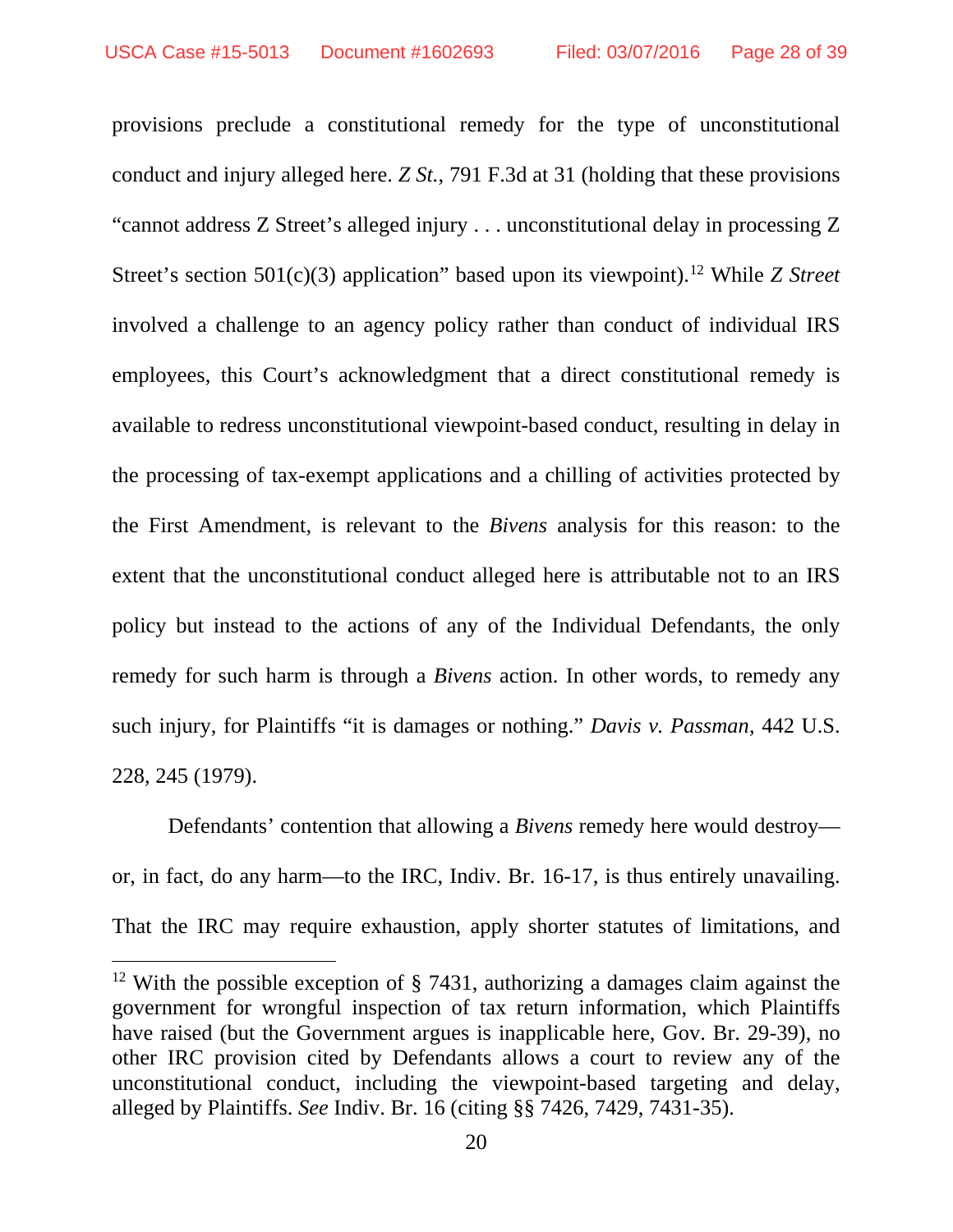provide means of redress as to *other conduct*, in no way yields the conclusion that allowing *Bivens* claims for wholly separate unconstitutional conduct (here, viewpoint-based discriminatory actions that chill free speech and association) is detrimental to the Code's regime. Such ramifications (*e.g.*, "[a]llowing organizations to 'bypass the remedies provided by Congress,'" and "wre[a]k[ing] havoc with the federal tax system," Indiv. Br. 17 (quoting *Cameron v. IRS*, 773 F.2d 126, 129 (7th Cir. 1985) and *Baddour, Inc. v. United States*, 802 F.2d 801, 807 (5th Cir. 1986)) would only result if *Bivens* claims were permitted as to conduct *actually contemplated in the Code*. Because Plaintiffs' *Bivens* claims are predicated entirely upon conduct outside the contemplation of the IRC, they pose no threat of interference with its effective administration. Indeed, both *Cameron* and *Baddour* recognized that IRS employees who violate taxpayers' constitutional rights may be liable for *Bivens* damages. *See Cameron*, 773 F.2d at 128, and *Baddour*, 802 F.2d at 808 (citing *Rutherford v. United States*, 702 F.2d 580, 584 (5th Cir. 1983) (suggesting availability of *Bivens* remedy when a complaint "sketches a portrait of a lawless and arbitrary vendetta fueled by the power of the state, designed to harass by unwarranted intrusion into the minutia of [one's] financial affairs, and intended to abuse  $\dots$ .")).

Defendants' reliance on the availability of an APA claim as a gap-filler, Indiv. Br. 24-25, also entirely misses the point of the *Bivens* claims here. As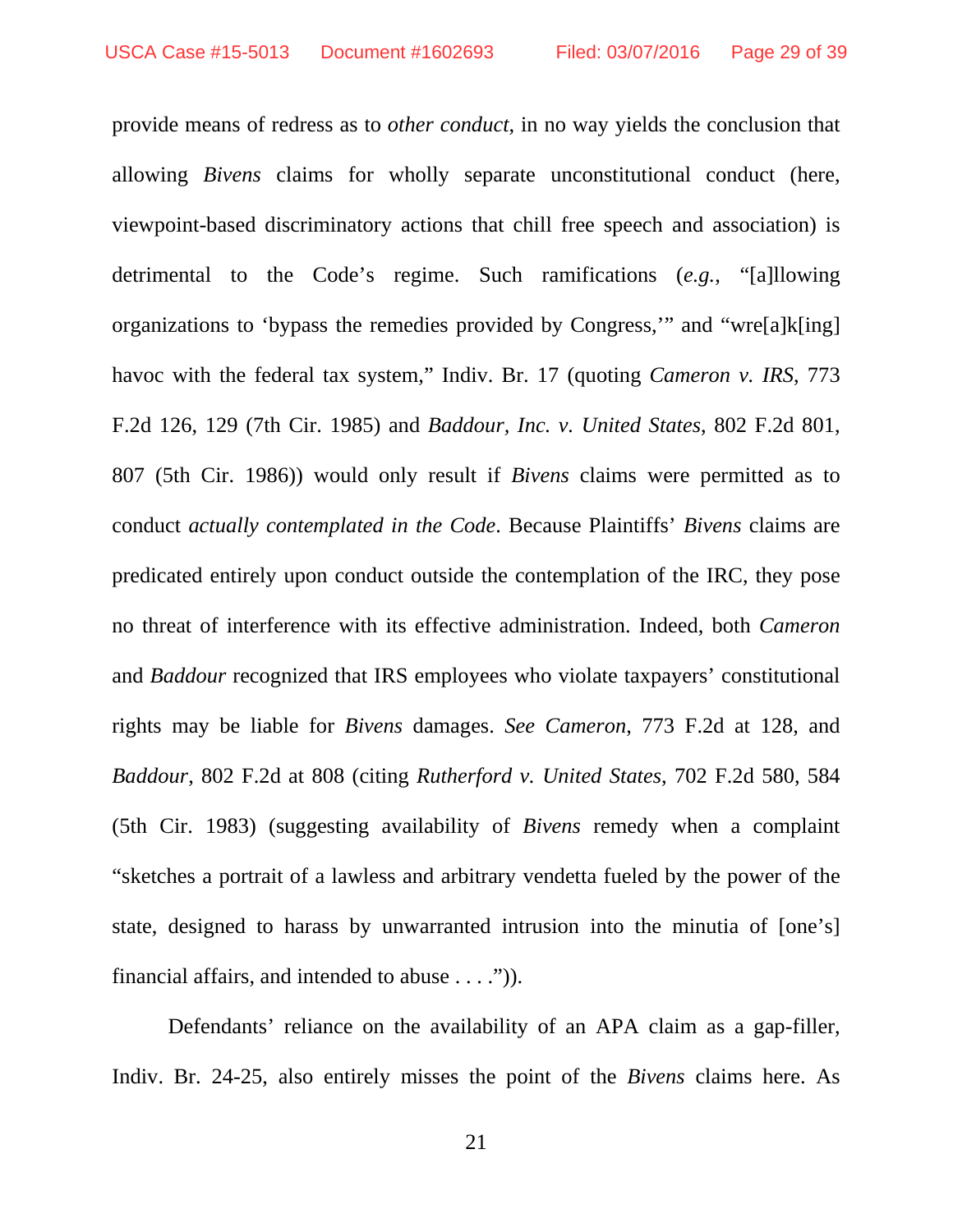Defendants readily acknowledge, *id.*, an APA claim may only be brought to compel *agency action*; it provides no redress for conduct attributable to individual IRS officials. Again, to the extent the unconstitutional conduct of which Plaintiffs complain is attributable not to any agency action or policy but instead to the actions of Individual Defendants, Plaintiffs' only remedy is in the form of a *Bivens* action.

#### **B. Legislative History Supports the Application of** *Bivens* **Here.**

Individual Defendants rely on excerpts from the Congressional Record regarding Senate Bills 579 and 2223, Indiv. Br. 26-27, but these excerpts do nothing to undermine the significance of the subsequent Senate statements regarding the Technical Corrections Act of 1988, 134 CONG. REC. S. 15073 (1988). It was there that the plain intention to *supplement*, rather than *supplant*, *Bivens* actions was expressed. While the Congressional Record indicates Congress's understanding that courts have not extended *Bivens* claims "to every tort by a federal agent acting under federal authority," *Id.* at 15077, it also clearly acknowledges—despite the existence of the IRC—that "individual IRS agents are not beyond the reach of *Bivens* by taxpayers," *id.*, except as to conduct for which "Congress has already created explicit remedies." *Id.*

Defendants' objections and misplaced reliance on case law from other jurisdictions notwithstanding, Indiv. Br. 28, these statements, while originating in a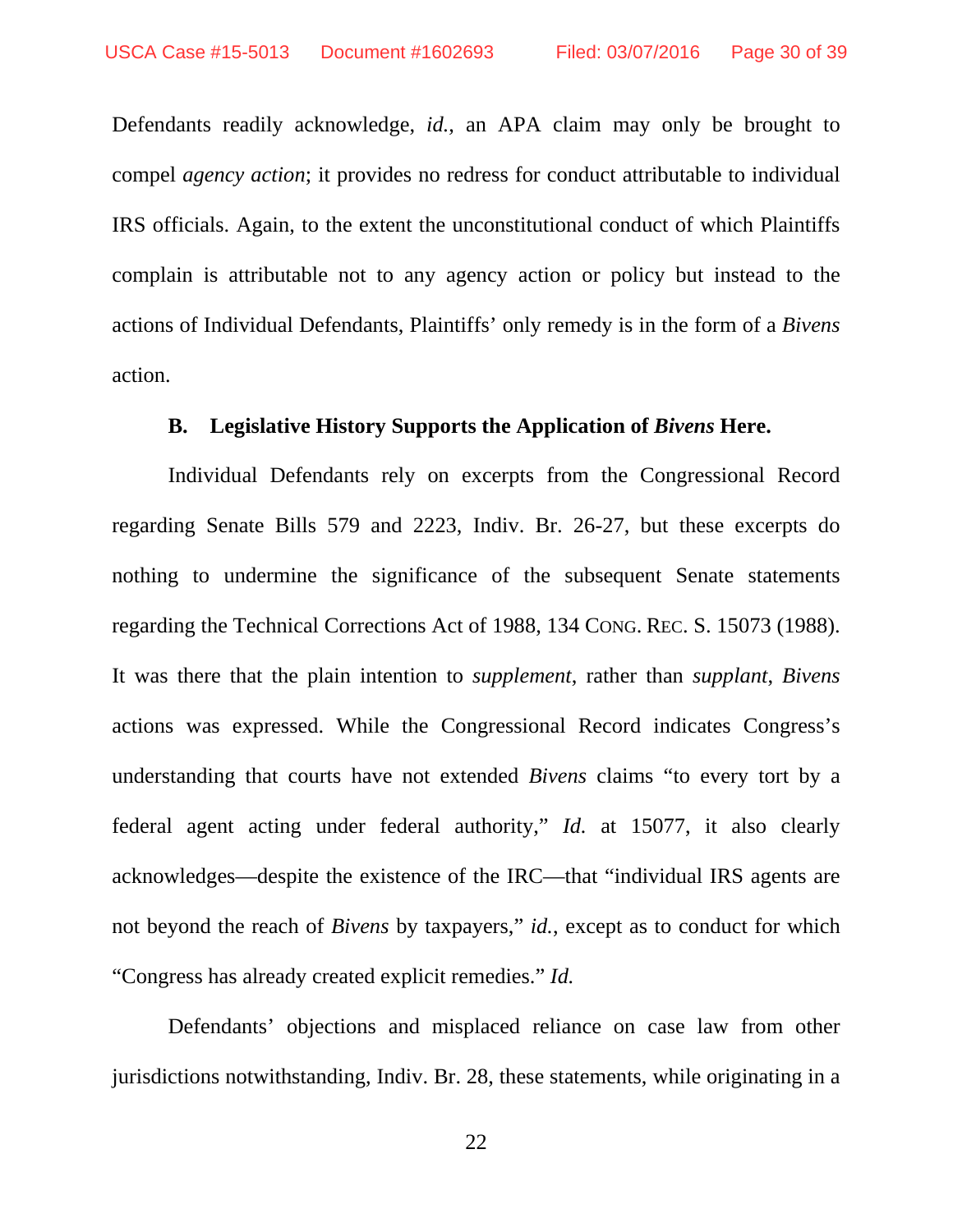staff summary, were expressly "ordered to be printed in the Record" by "unanimous consent" as "an extremely accurate . . . summary of . . . what the taxpayers' bill of rights does and does not do." 134 CONG. REC. S 15073, 15075. In so explaining, Congress expressed its clear understanding that *Bivens* claims were then available for *some* unconstitutional conduct by individual IRS agents and officials. In enacting the Taxpayer Bill of Rights, Congress indicated no intention to replace *Bivens* claims for those situations, like the instant litigation, that involve "shocking constitutional infringements," *id.* at 15077, but merely supplemented such actions with claims for recovery of "ordinary tort damages," *id.*, based on *other* conduct. That such damages remedies are exclusive *in the circumstances to which they apply* should have no bearing on the availability of a *Bivens* remedy understood by Congress to exist in *other* circumstances. *See Passman*, 442 U.S. at 247 (refusing to interpret existence of statutory remedy for some litigants as "foreclos[ing] the judicial remedies of those expressly unprotected by the statute" but instead reading the provision as leaving such remedies "undisturbed").

#### **C. This Narrow Context is Appropriate for Application of** *Bivens***.**

Defendants assert that the content and context of the alleged constitutional violations are inappropriate for the application of *Bivens* because of the necessity of inquiring into constitutionally-protected conduct in making tax-exempt determinations. Indiv. Br. 29-31. Absent from their catalog of activities in which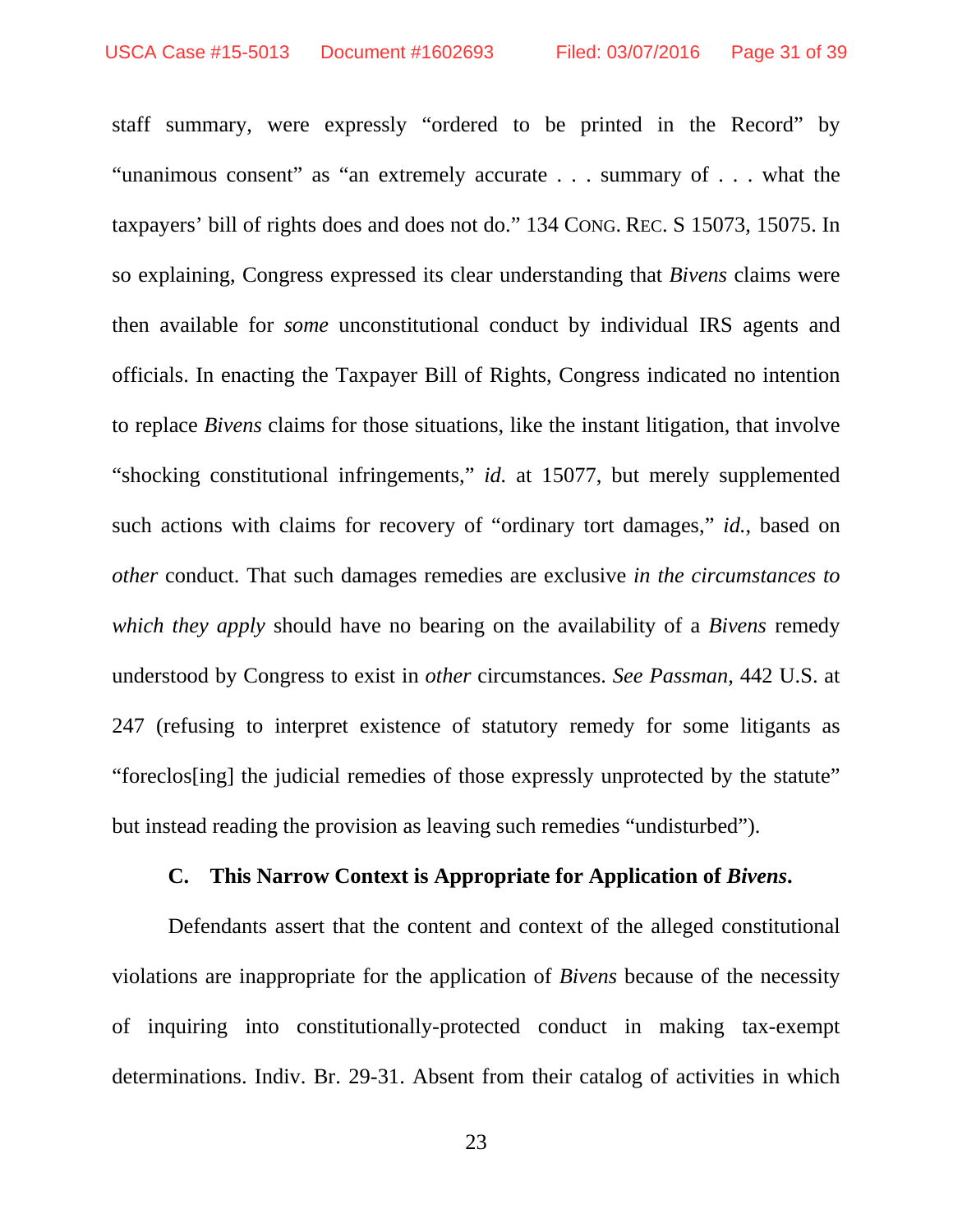IRS employees must engage, however, is any conduct of the type alleged here. While "intensive factual inquir[ies]," including "whether [and to what extent] the organization participates in political campaigns and lobbying," may be required to determine the existence of "disqualifying political activity," *id.* 29-30, there is no set of circumstances in which "appropriate scrutiny" requires IRS employees to consider the *viewpoint* of a tax-exempt applicant's expression (or that of the applicant's associates) in such decision-making.

As Defendants themselves recognize, the availability of a *Bivens* remedy is context-specific, *id.* 11-12, and "even if the plaintiff alleges the same type of constitutional violation, it does not automatically invoke the same context for *Bivens* purposes." *Meshal v. Higgenbotham*, 804 F.3d 417, 423 (D.C. Cir. 2015). This Court has construed "context" narrowly to mean "a potentially recurring scenario that has similar legal and factual components." *Id.* Thus, application of *Bivens* here would in no way "convert<sup>[]</sup> into a potential damages action for personal liability" every tax-exempt application submitted to the IRS, Indiv. Br. 30-31, but would extend only to the specific scenario presented here: discriminatory treatment of tax-exempt applicants by individual IRS employees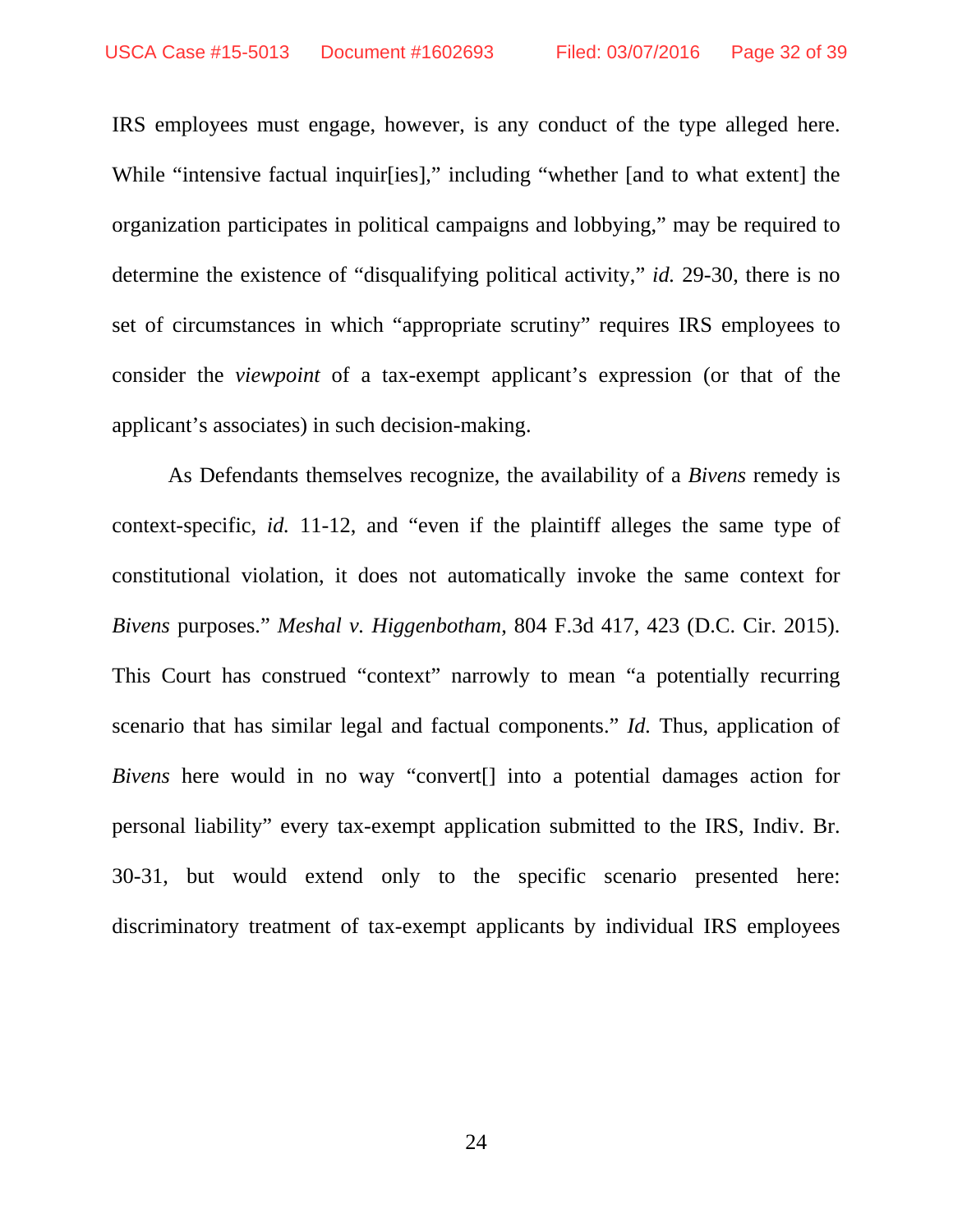based on the viewpoint(s) expressed by such applicants or persons with whom an applicant is associated. *See, e.g.,* App. 59, ¶ 280.[13](#page-32-0)

# **III. THE DISTRICT COURT ERRED IN DISMISSING COUNT IX OF THE SAC.**

#### **A. The District Court Did Not Properly Apply the Rule 12(b)(6) Standard of Dismissal for Failure to State a Claim.**

Under the "short plain statement" standard of pleading a plaintiff must merely "allow the United States to determine whether the disclosure [or inspection] was authorized by § 6103 or fits within one of its many exceptions." *May v. United States*, 1992 U.S. Dist. LEXIS 16055, \*14 (W.D. Mo. Apr. 17, 1992). Plaintiffs have clearly satisfied that standard. Plaintiffs alleged throughout the SAC that Defendants obtained from them intrusive and unnecessary information, *see, e.g.*, App. 32, 33, 35-36, ¶¶ 106, 114, 129, 132-33, and that such information was "illegally obtained, inspected, handled and disclosed" in violation of Section 6103. App. 81-82, ¶ 412-24. *See also* App. 87 (TIGTA Report); App. 236 (House Interim Report); and App. 62, ¶ 296. Because Plaintiffs' allegations contain sufficient detail to provide Defendants fair notice of their claims, the District Court should have allowed those claims to proceed. *See Gleason v. Cheskaty*, 1995 U.S. Dist.

<span id="page-32-0"></span><sup>&</sup>lt;sup>13</sup> As rare as "[r]aids, seizures, and similar actions" may be, surely the type of conduct at issue here is even more exceptional, yielding very few lawsuits indeed, and likely even fewer actual findings of liability in light of the availability of the defense of qualified immunity, application of which, as Defendants note, Indiv. Br. 31-32, has yet to be determined here.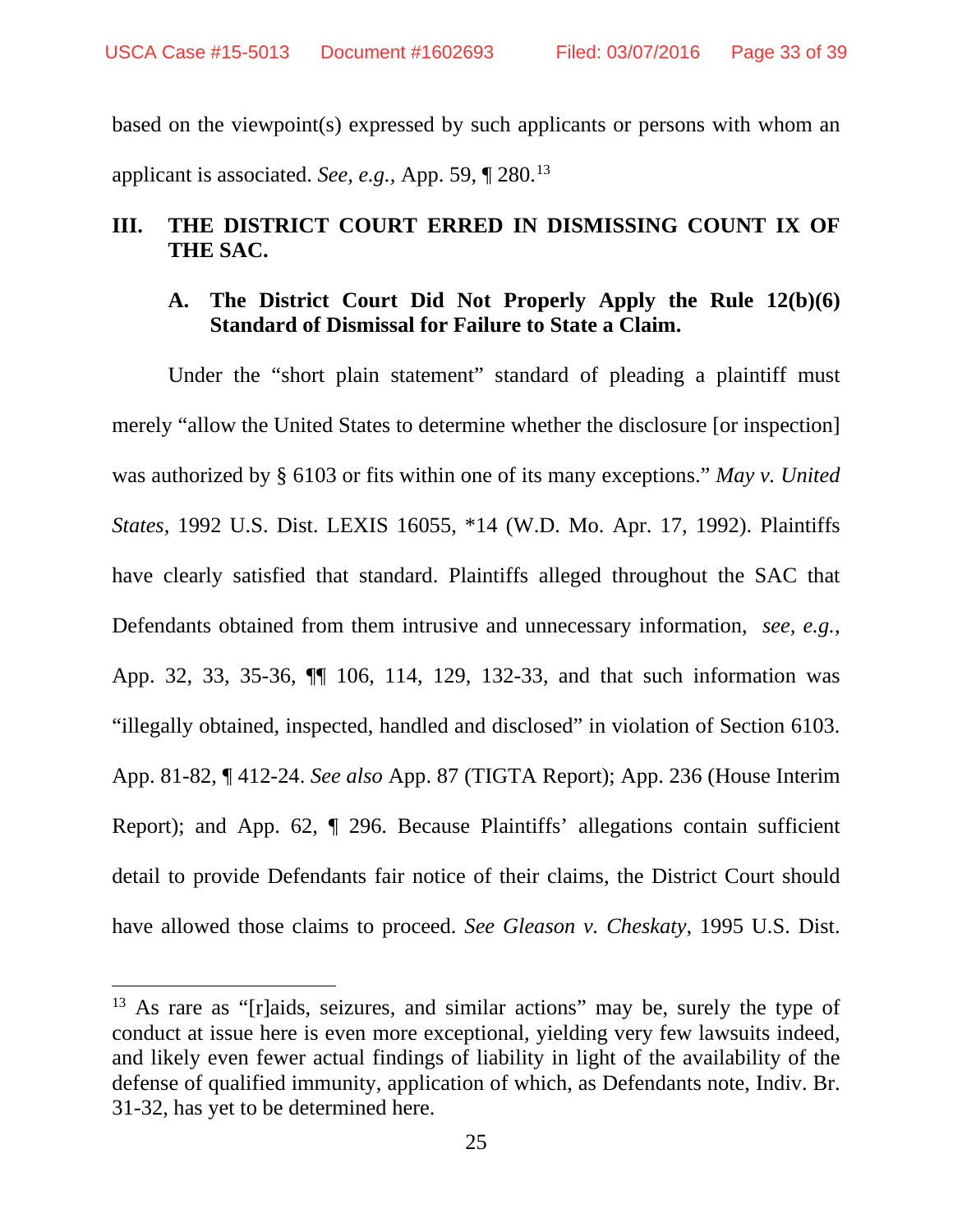LEXIS 9318, \*18 (D. Idaho Jun. 22, 1995) ("[p]laintiffs must be allowed to complete discovery before its [sic] claim for wrongful disclosure can be dismissed" and "[a]ny determination on the merits of the [§ 7431] claim or on the defenses is more appropriate at the summary judgment stage than at the pleadings stage."). *Accord NorCal Tea Party Patriots*, 2014 U.S. Dist. LEXIS 97229 at \*43.

#### **B. The District Court Did Not Properly Interpret or Apply Sections 6103 and 7431.**

Section 7431 as originally enacted provided damages only for unauthorized disclosure of taxpayer information but was later amended to prevent improper inspection or "browsing" of taxpayer information. Taxpayer Browsing Protection Act, Pub. L. No. 105-35, § 3, 111 Stat. 1104, 1105-110 (1997). As the Government acknowledges, this "amendment responded to concerns about 'widespread indications of browsing,'" Gov. Br. 34 (citation omitted), which is exactly what occurred here. The BOLO component of the alleged Targeting Scheme obviously necessitated improper "browsing" through applications for tax exempt status, including those filed by Plaintiffs. The targeted applications were then segregated for additional scrutiny and inquiry based upon inappropriate criteria. Consequently, Defendants engaged in improper inspection in violation of Section 6103 both before and after they requested and inspected the intrusive and unnecessary information from Plaintiffs.

26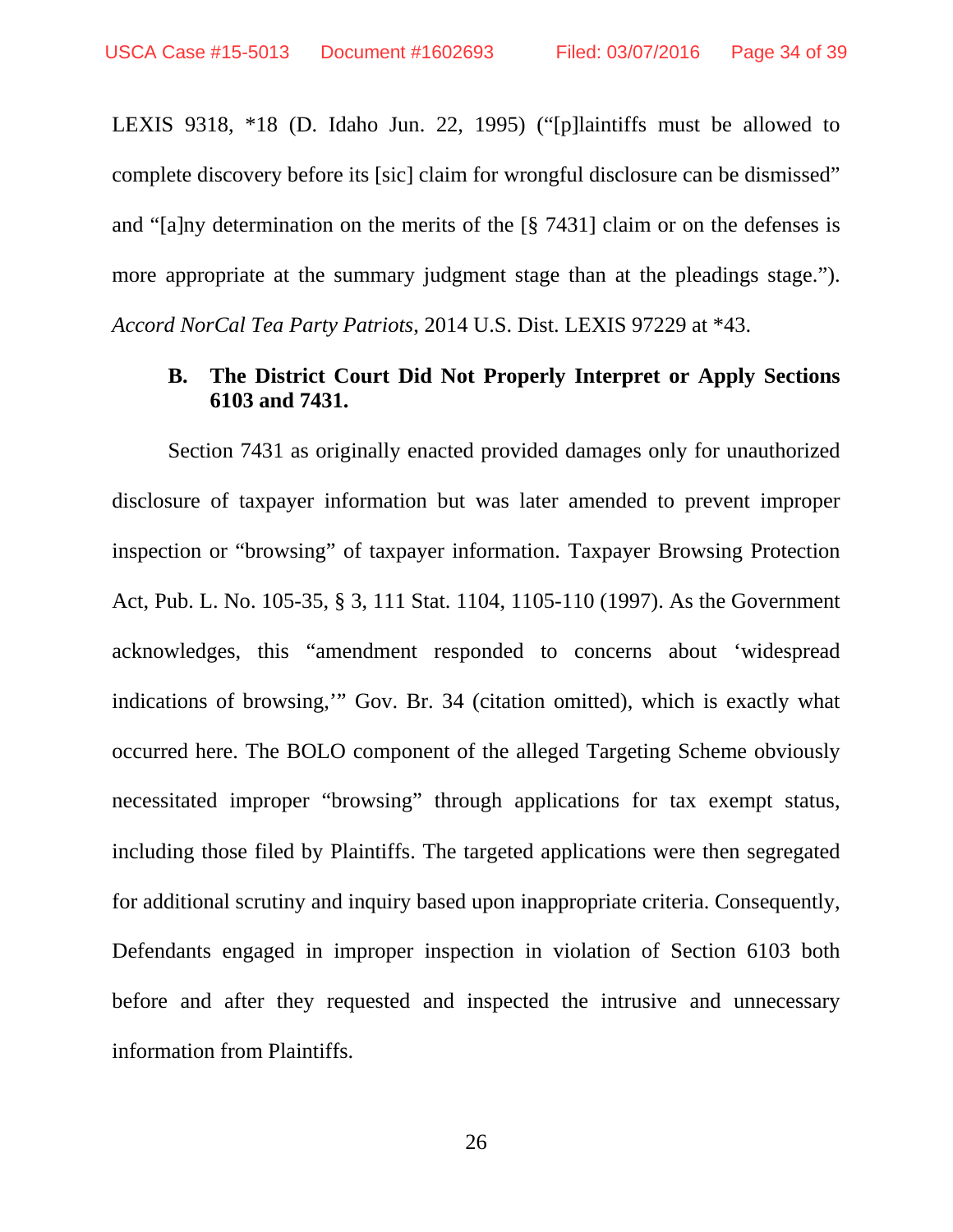Since these components of the viewpoint-based Targeting Scheme were clearly not "require[d] . . . for tax administration purposes," 26 U.S.C. §  $6103(h)(1)<sup>14</sup>$  $6103(h)(1)<sup>14</sup>$  $6103(h)(1)<sup>14</sup>$ , such conduct, as alleged by Plaintiffs, is actionable under Section 7431. *See also* TIGTA Report, App. 110 (concluding that IRS demanded information that was "unnecessary," *i.e.*, not required for tax administration purposes). The question is not whether the IRS used the information in "processing applications," Gov. Br. 31, but whether, in so doing, IRS officials engaged in inspections of Plaintiffs' return information that was not required for tax administration purposes. Plaintiffs clearly and sufficiently made such allegations.[15](#page-34-1)

Nor is it correct to characterize this as a situation in which Plaintiffs requested that the IRS engage in the complained-of inspections such that the Section 7431(b)(2) exception applies. Plaintiffs produced the unnecessary information *solely* as a result of the IRS's demands that they either produce such information or have their applications closed, *see, e.g.*, App. 38, 47 ¶¶ 146, 203,

<span id="page-34-0"></span><sup>&</sup>lt;sup>14</sup> Section  $6103(h)(1)$  focuses not only the identity of the individual(s) inspecting information, *see* Gov. Br. 1 (characterizing issue as whether Plaintiffs' "information was viewed by unauthorized IRS personnel"), but also on the necessity of the inspection itself. Thus if "such inspection" is not "require[d] ... for tax administration purposes," 26 U.S.C. § 6103(h)(1), it is not authorized by that subsection.

<span id="page-34-1"></span><sup>15</sup> Plaintiffs need not allege that *all* of their information was improperly inspected to state a § 7431 claim as to *any* unlawful inspection. *See* Gov. Br. 39. In any event, Plaintiffs actually did allege that each additional request for information identified in the SAC required Plaintiffs to provide "irrelevant information to which the IRS was not entitled," *See, e.g.*, App. 32, ¶ 106, that was then inspected in violation of § 6103.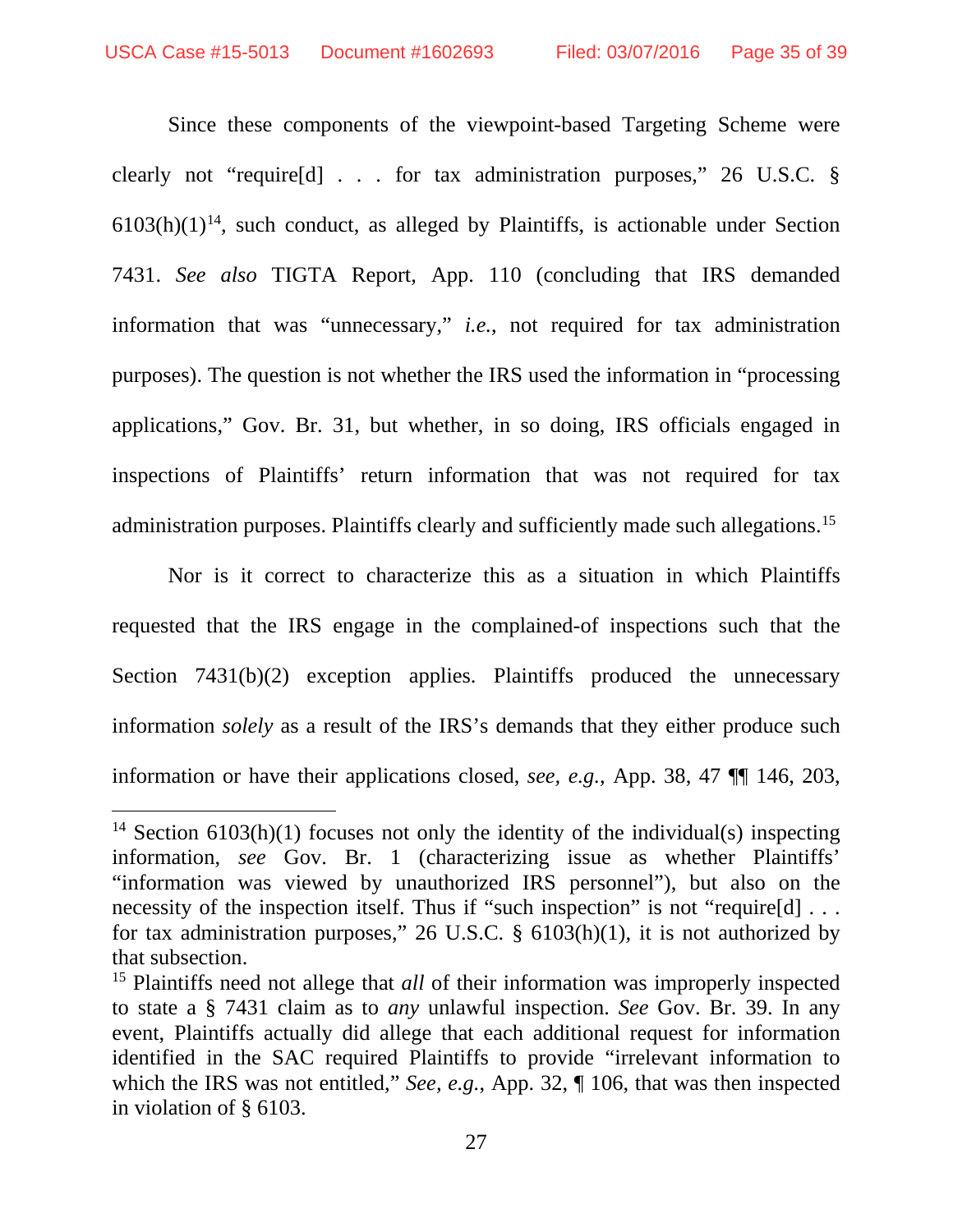and potentially lose valuable legal rights, including the availability of a claim under Section 7428.

The District Court and Government rely on inapposite cases premising government liability on defects in the validity of underlying tax-collection activities. *See Huff v. United States*, 10 F.3d 1440, 1447 (9th Cir. 1993); *Venen v. United States*, 38 F.3d 100, 104 (3d Cir. 1994); *Wilkerson v. United States*, 67 F.3d 112, 116-17 (5th Cir. 1995); *Mann v. United States*, 204 F.3d 1012, 1018 (10th Cir. 2000). These cases are distinguishable from the case at bar for at least two reasons. First, they involved challenges to the disclosures only because they were a component of an underlying collection action being challenged as invalid. They did not involve allegations that the disclosures themselves were unnecessary to the levy, and Congress expressly authorized disclosure of tax-return information "to the extent necessary" in collection actions. *See Mann*, 204 F.3d at 1018  $("6103(k)(6)$  and the relevant regulations do permit disclosure of tax return information when made in notices of lien and levy, to the extent necessary to collect on taxes assessed."). Second, Congress created an "exclusive remedy for recovering damages resulting from [collection] actions." 26 U.S.C. § 7433. Since the case at bar does not involve tax collection activities, Section 7433 does not come into play so as to prohibit relief under Section 7431.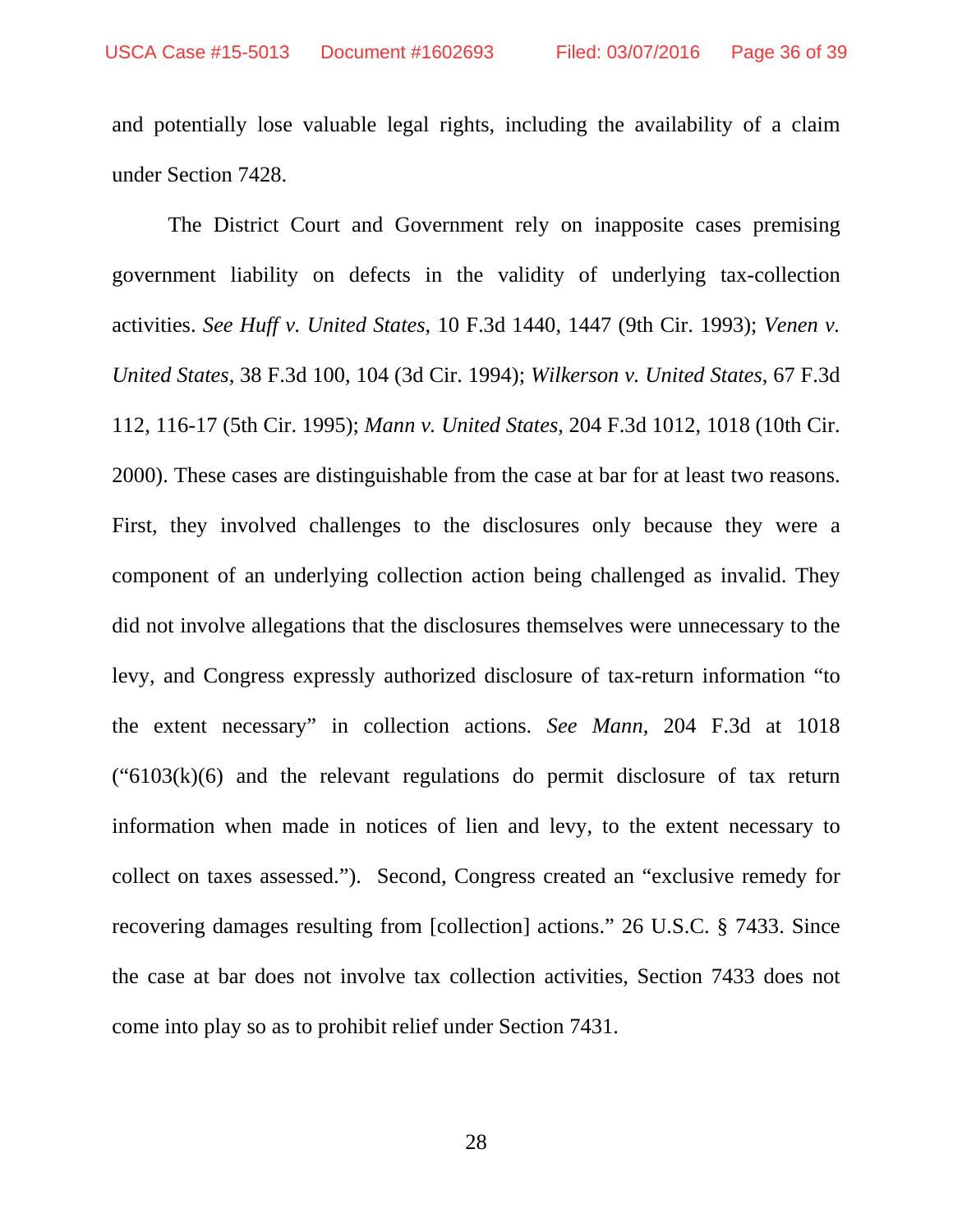In short, Plaintiffs sufficiently alleged that the inspections at issue in this case were not for tax administration purposes, but, rather, for the purpose of carrying out the unconstitutional, viewpoint-discriminatory Targeting Scheme. Accordingly, a determination on the merits of Plaintiffs' Section 7431 claims was inappropriate at the pleadings stage prior to the discovery process. *See Norcal Tea Party Patriots*, 2014 U.S. Dist. LEXIS 97229, at \*44 (holding that any determination on these claims is more appropriate at the summary judgment stage).

#### **CONCLUSION**

This Court should reverse and remand the case to the District Court so that Plaintiffs may proceed with their claims under Counts I-VII and Count IX of the SAC.

Respectfully submitted,

/s/ Jay Alan Sekulow Jay Alan Sekulow Julian A. Fortuna *Counsel of Record* Taylor English and Duma LLP Stuart J. Roth Andrew J. Ekonomou Jordan A. Sekulow Carly F. Gammill Abigail A. Southerland Miles L. Terry AMERICAN CENTER FOR LAW & JUSTICE



*Counsel for Appellants*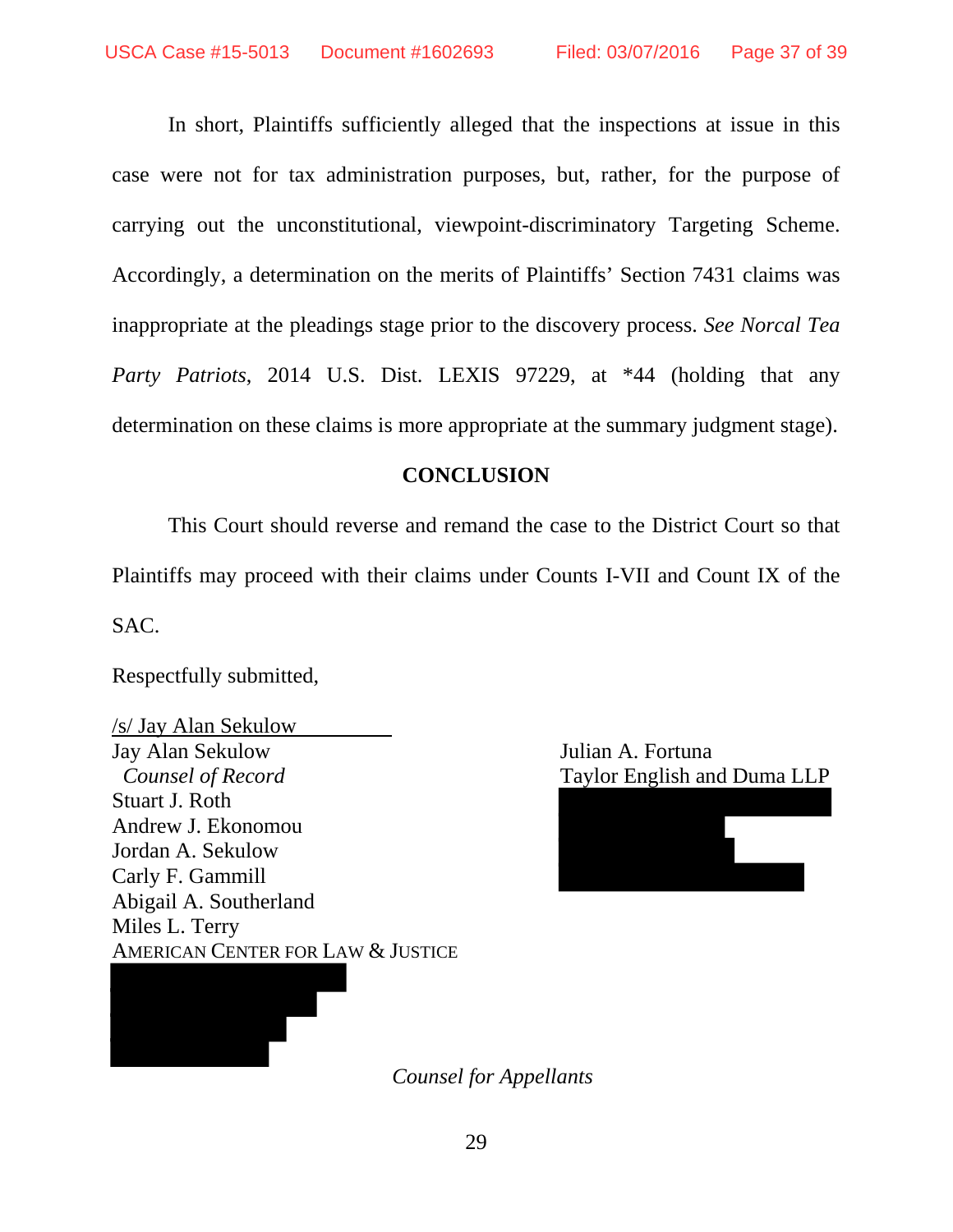#### **CERTIFICATE OF COMPLIANCE**

This brief complies with the type-volume limitation of Fed. R. App. P.  $32(a)(7)(B)$ , and the word limit established by this Court's Order of September 23, 2015 (Doc. No. 1574495) because this brief contains 6,950 words, excluding the parts of the brief exempted by Fed. R. App. P. 32 and D.C. Cir. R. 32.

This brief complies with the typeface requirements of Fed. R. App. P.  $32(a)(5)$  and the type style requirements of Fed. R. App. P.  $32(a)(6)$  because this brief has been prepared in a proportionally spaced typeface using Microsoft Word 2013 in 14-point Times New Roman font.

> /s/ Abigail A. Southerland Attorney for Plaintiffs-Appellants Dated: March 5, 2016